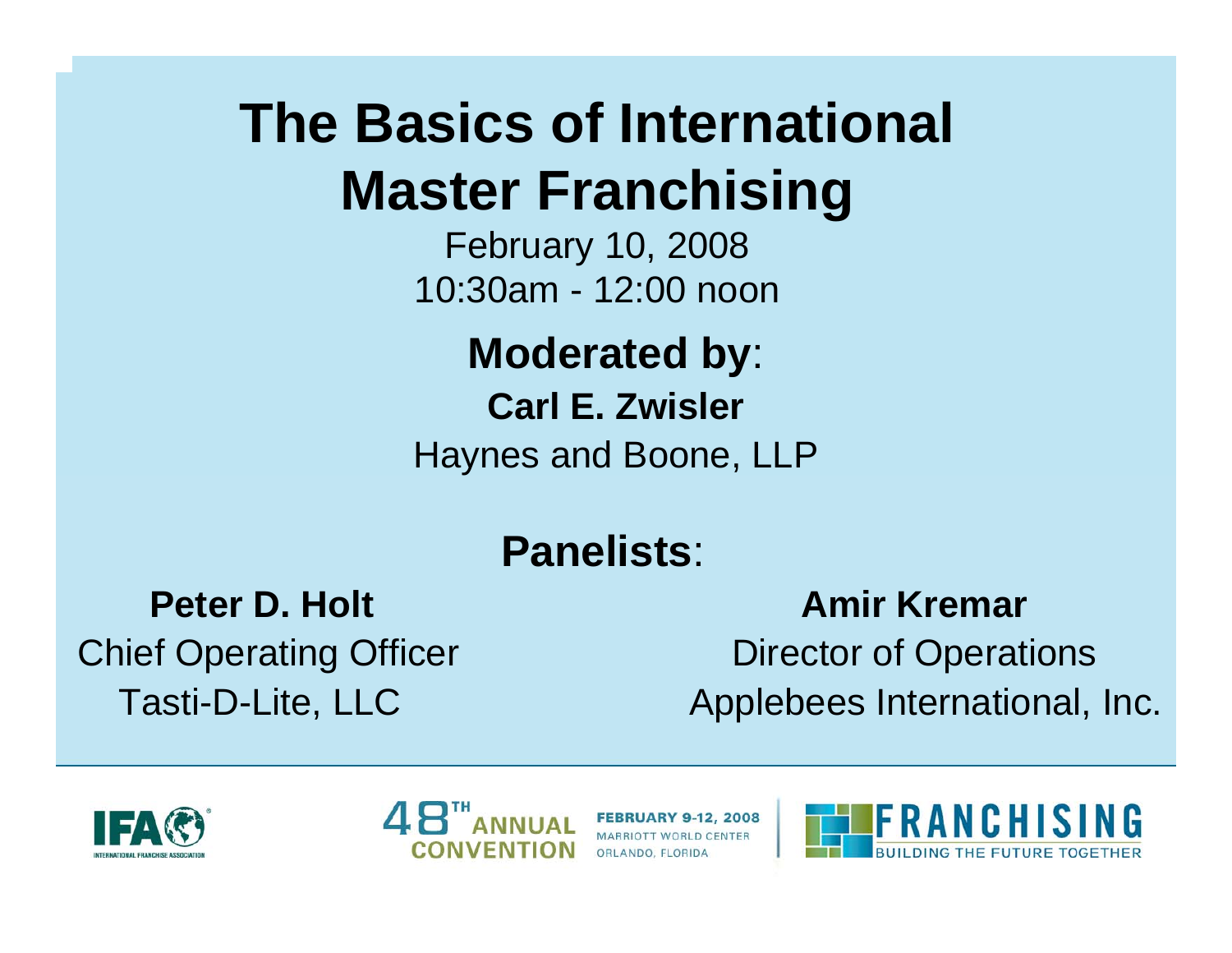# **Objectives**

- To understand why franchisors use master franchising
- To identify advantages and disadvantages of master franchising
- To understand markets which make sense for master franchising
- To learn how to recruit qualified master franchisee **Candidates**
- To identify common problems which must be addressed in successful master franchise programs





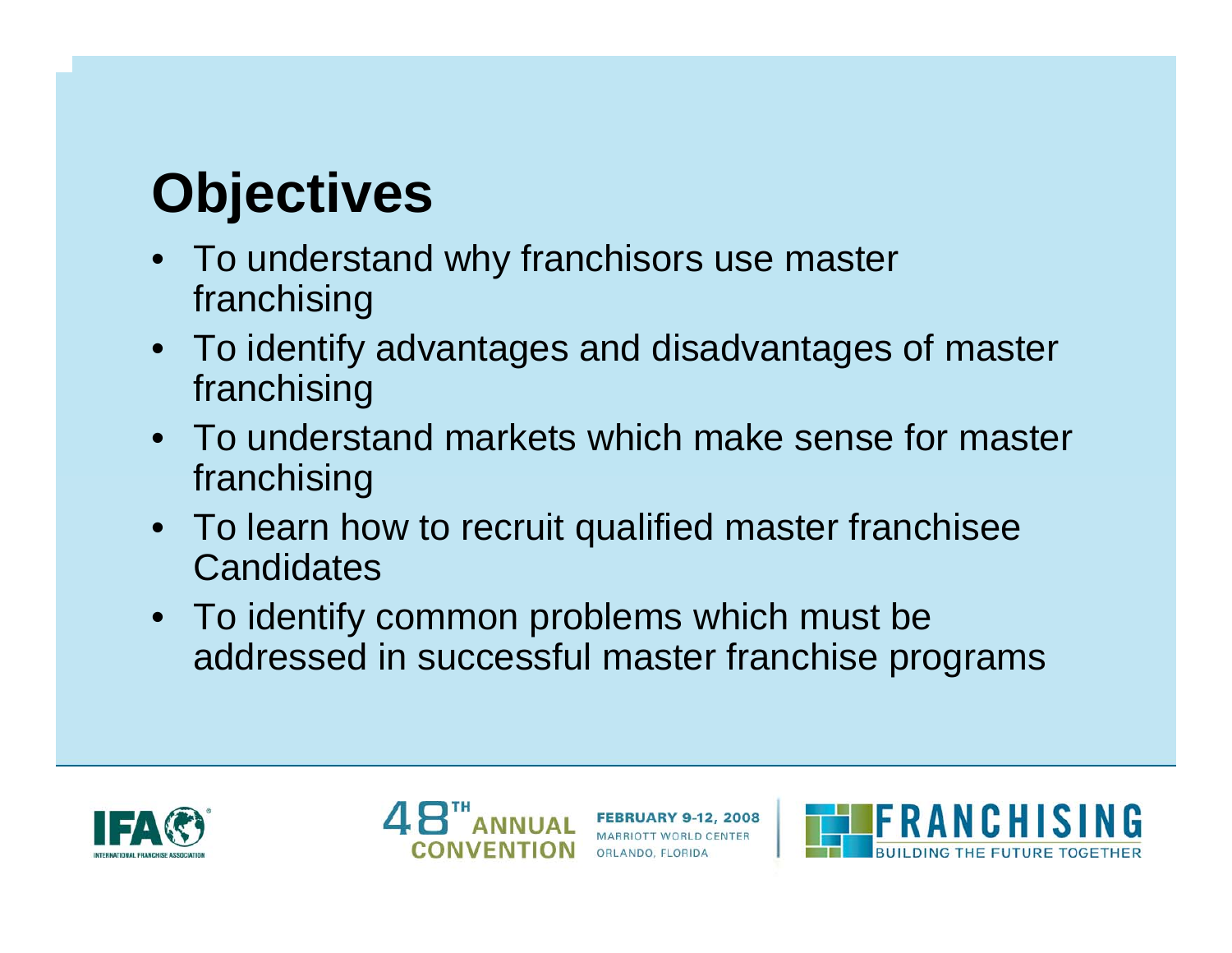# **Facts About MASTER FRANCHISING**

Of 7,500 master franchisees worldwide 3,200 of franchisors offer master franchises

From 2006 survey by Franchise International Magazine





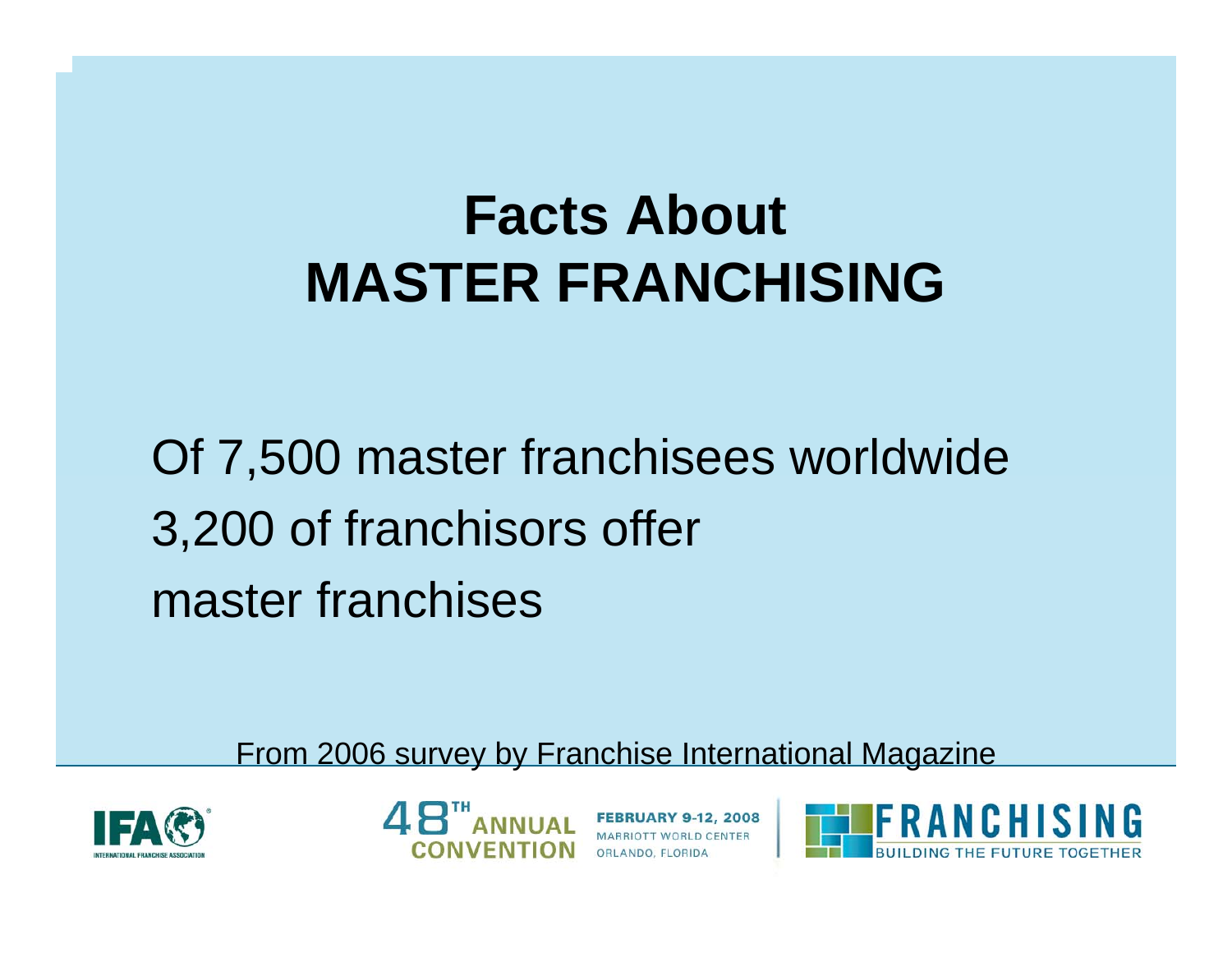#### • Overseas, 80% of U.S. franchisor expansion is through master franchising

• The number of franchisors offering master franchises and area development franchises doubled between 2001 and 2006





Y 9-12, 2008 ORLANDO, FLORIDA

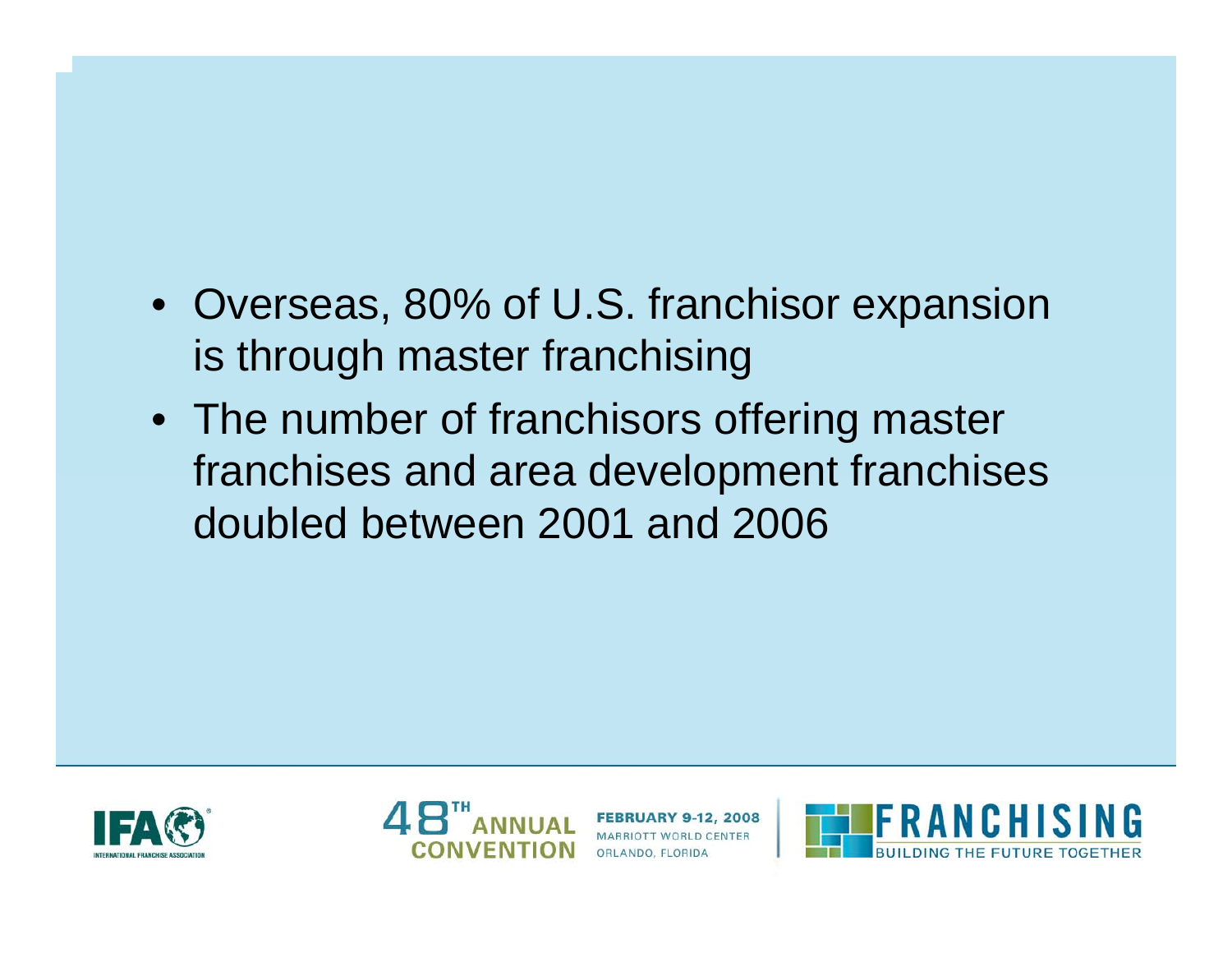# **Master franchisee survey**

- To acquire master franchise rights,
	- 36% invested \$100,000 to \$250,000
	- 28% invested less than \$100,000
	- 21% invested \$250,000 to \$500,000
	- 17% invested more than \$500,000

From 2000 survey of master franchisees by John P. Hay es, Ph.D., Hayes/Worldwide





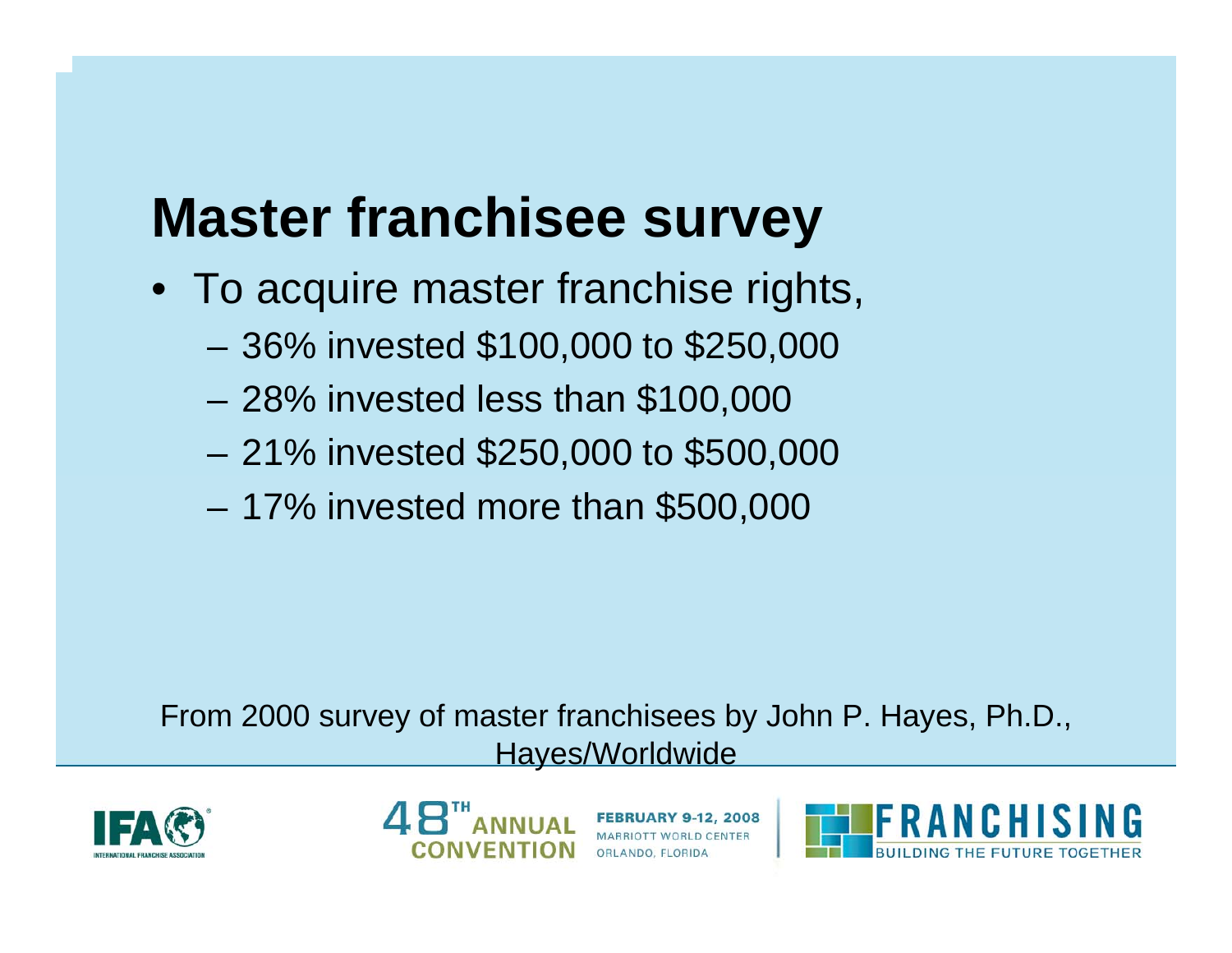## **How successful is international master franchising?**

– 30% want to buy another master franchise

•John P. Hay es, Ph.D. 2000 Survey of 2,000 master franchisees





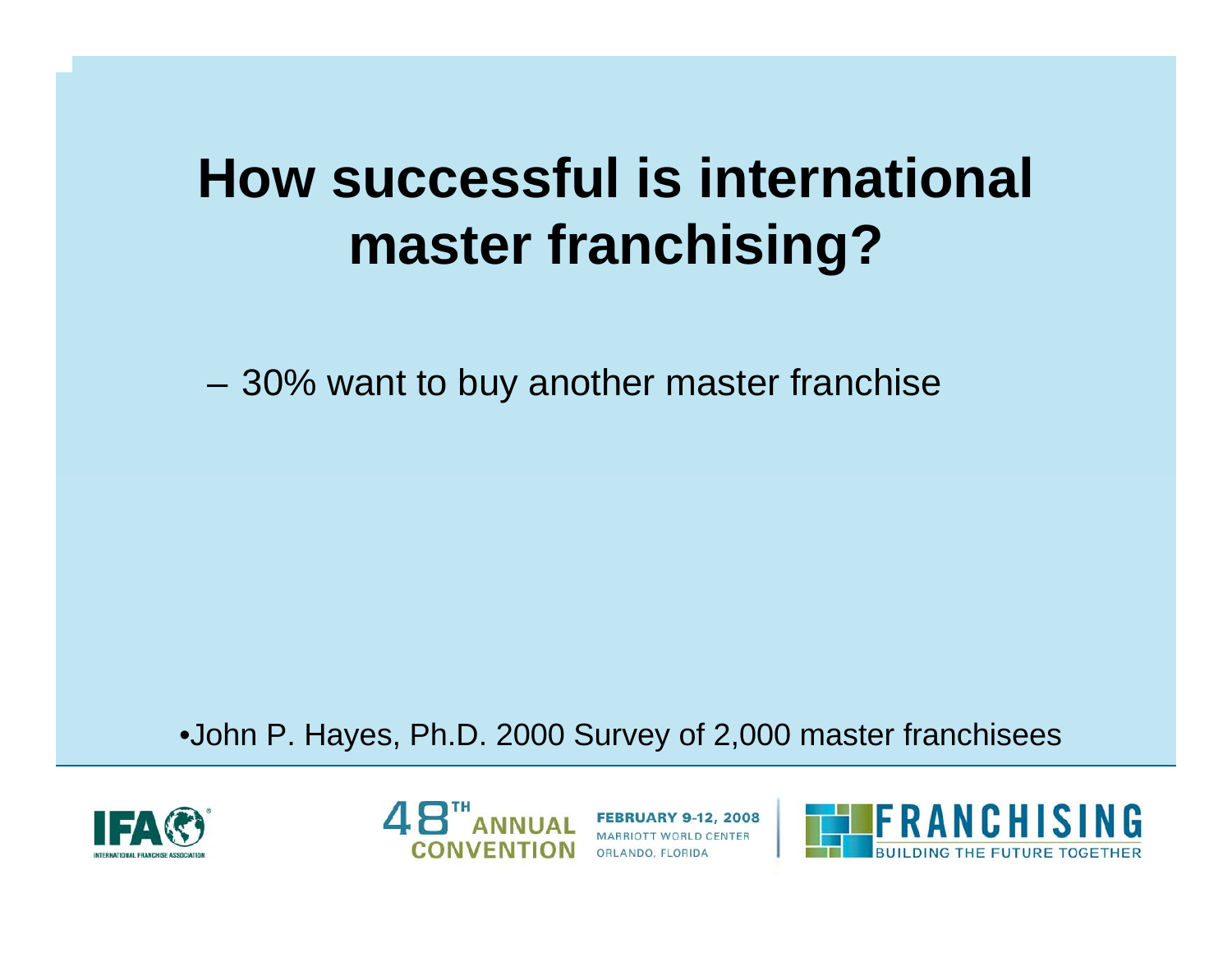# **How successful is international master franchising?**

- Arturs Kalnins, Ph.D. 2005 Study of 142 restaurant master franchisees:
	- Only 55 were in business at the end of the development term
	- 21 master franchisees did not open a single unit
	- –6 master franchisees met or exceeded their development commitments





ORLANDO, FLORIDA

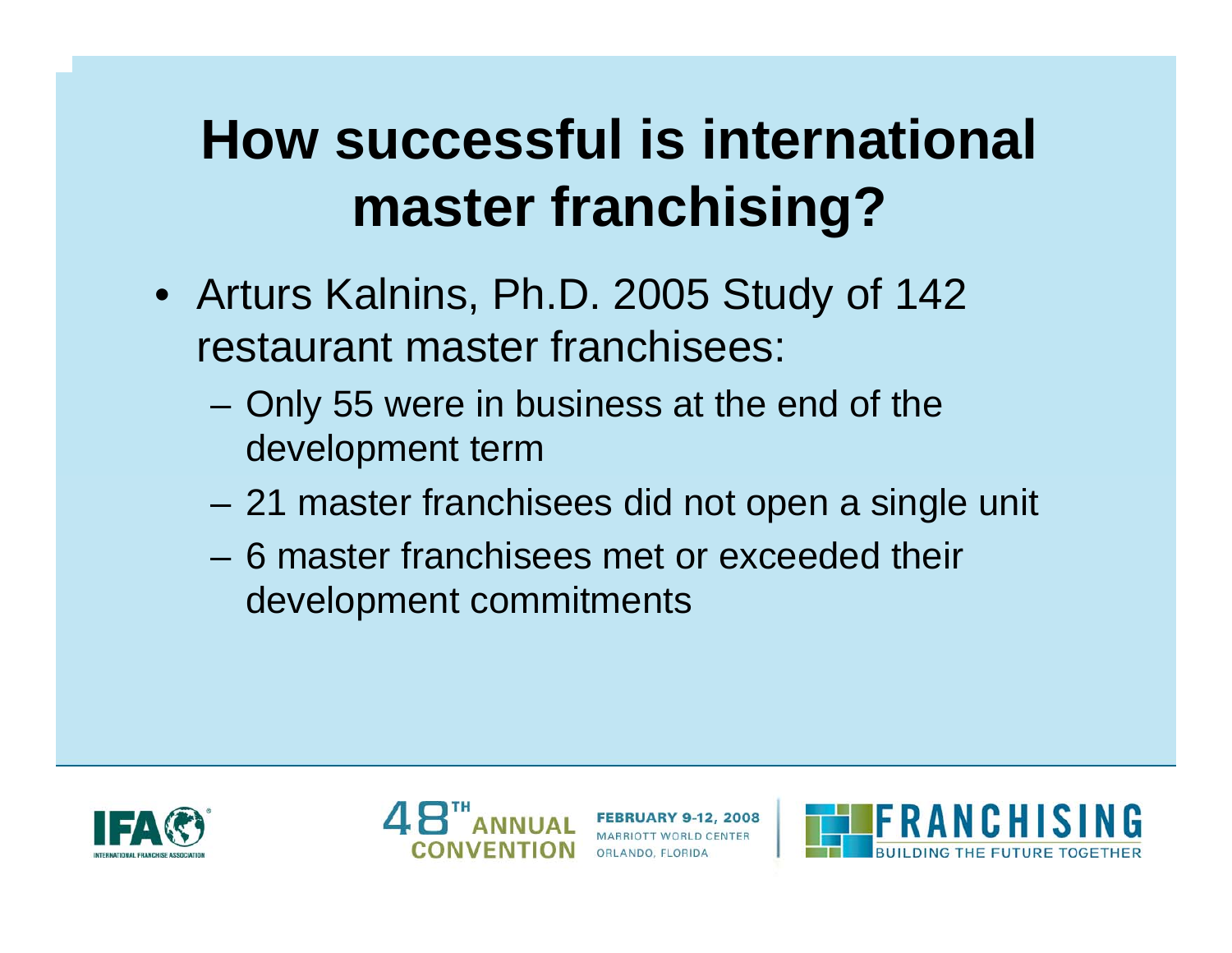







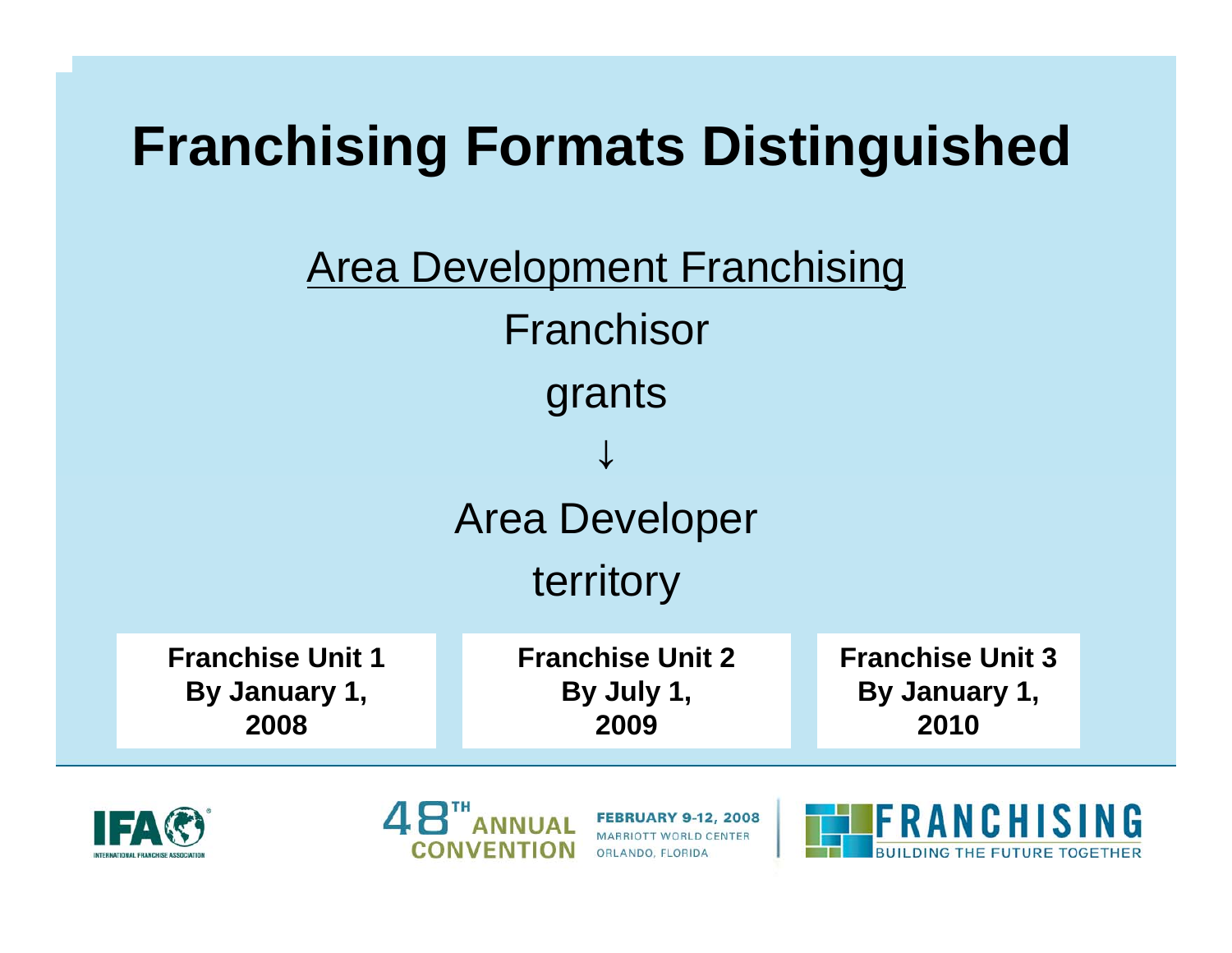# **Area development agreement provides:**

- Develop three units during next 12 months
- Sign a unit franchise agreement for each





Y 9-12, 2008 ORLANDO, FLORIDA

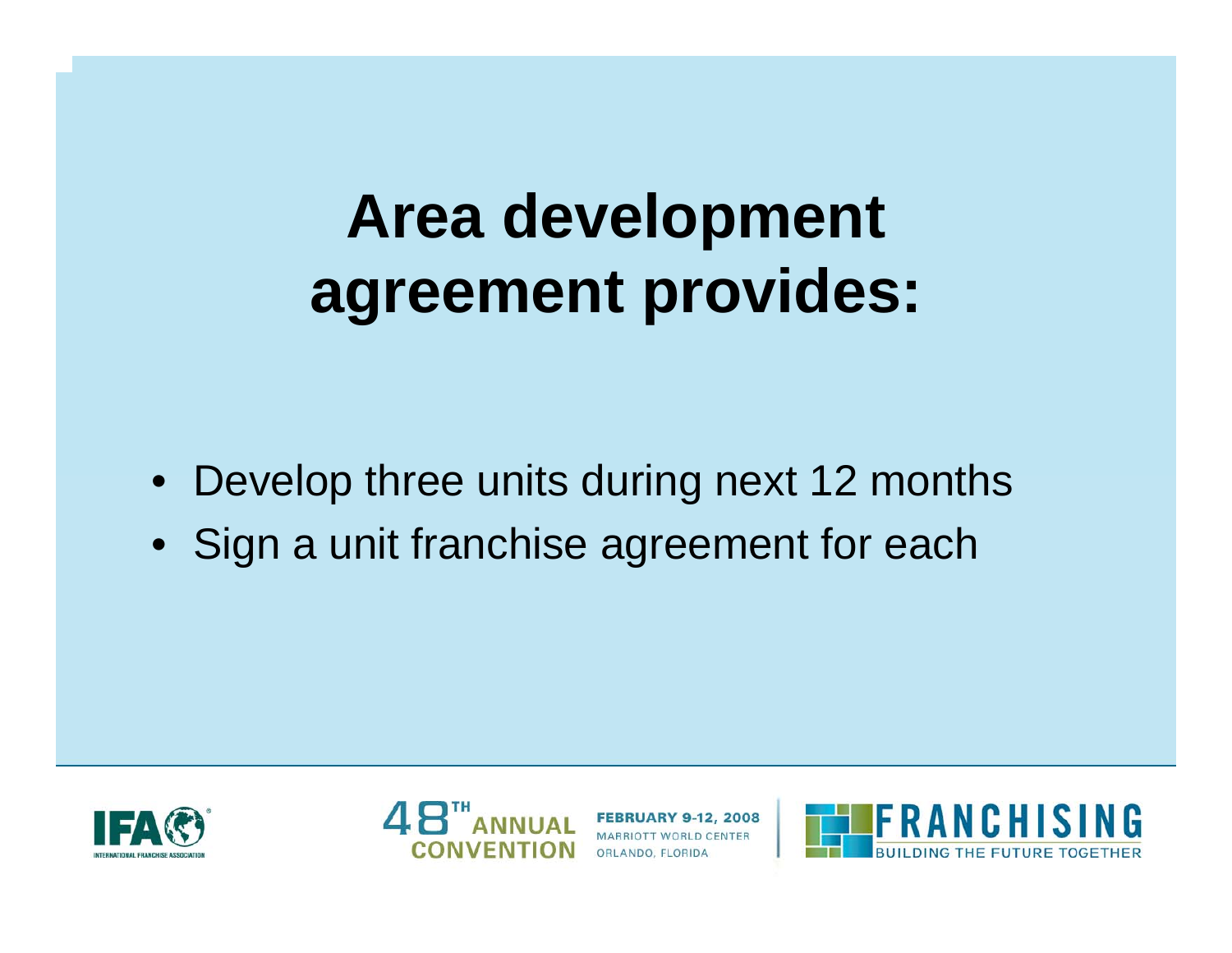## **What is a master franchise?**

- Franchisor grants
- Master franchisee (subfranchisor) the right to sell
- Unit franchises (subfranchises)
- Within a defined territory



• Usually at a rate set by a development schedule during a defined period of time





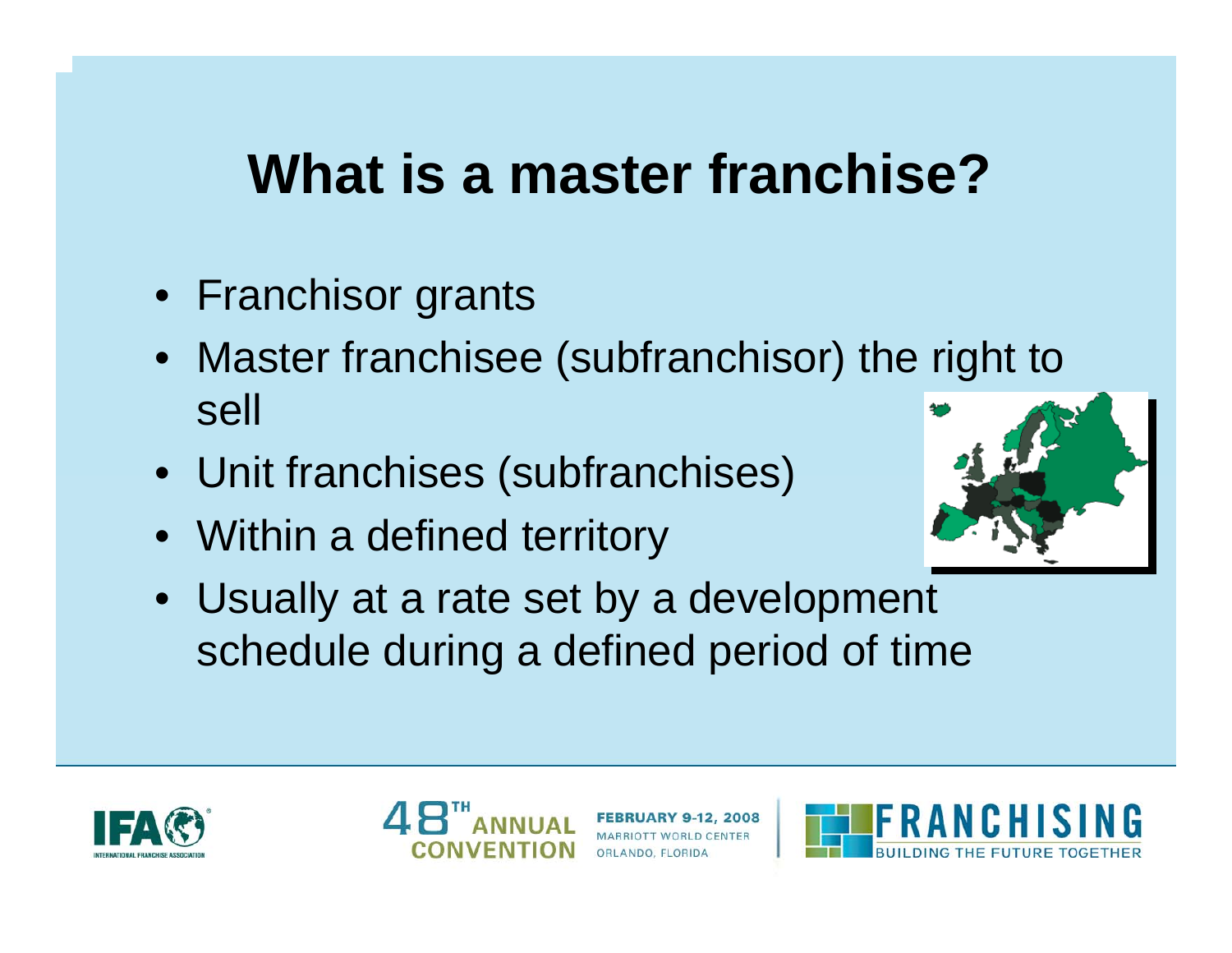## **A three-party relationship**

Franchisor ↕Master Franchisee↕Unit Franchisees





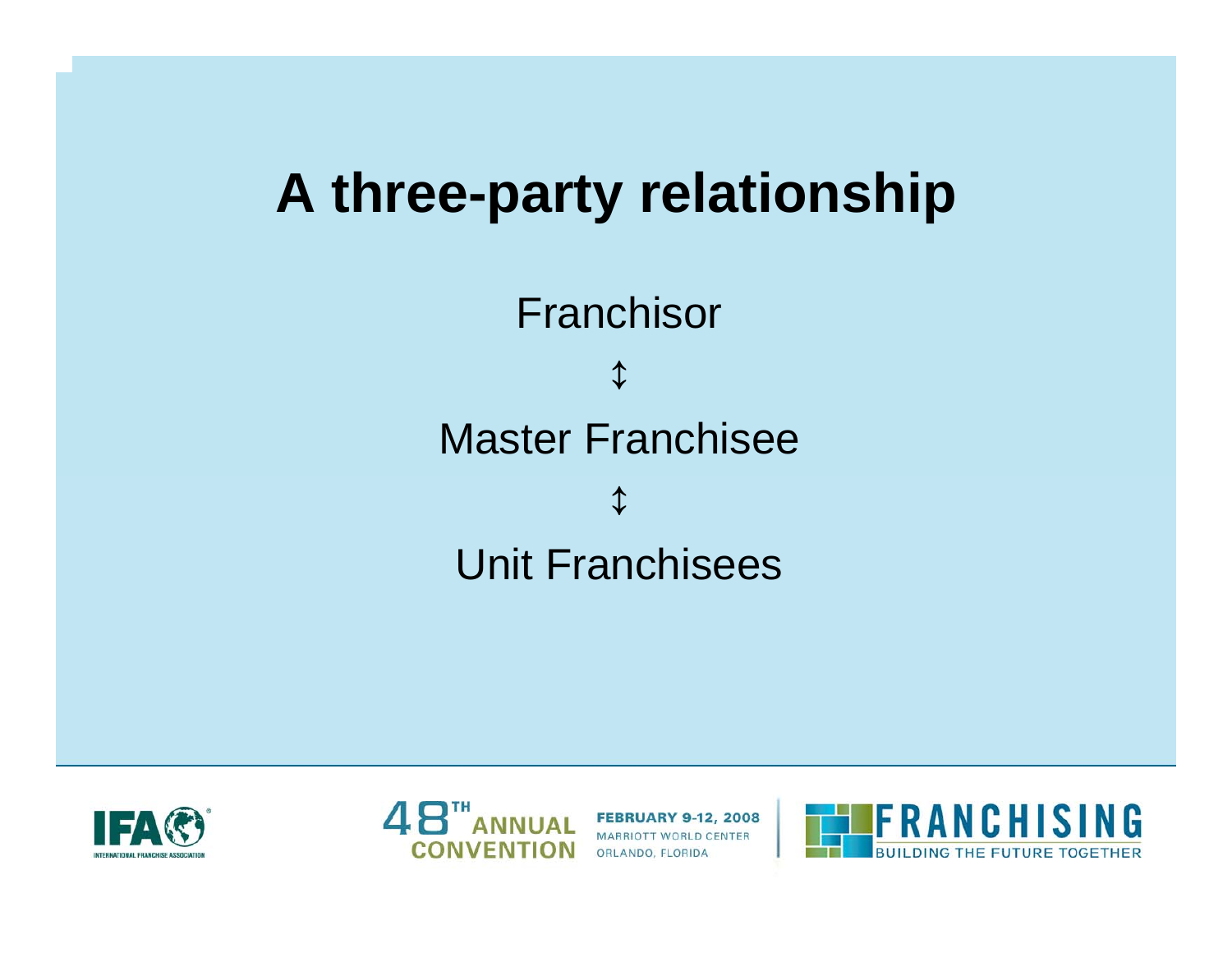# **Compare**

| <b>Unit Franchise</b>             | <b>Area Development</b>                             | <b>Master Franchise</b>                                                                         |
|-----------------------------------|-----------------------------------------------------|-------------------------------------------------------------------------------------------------|
| Franchisee                        | Developer                                           | <b>Master franchisee</b>                                                                        |
| Opens/operates<br>unit franchises | Opens/operates<br>several unit<br>franchises itself | Opens unit<br>franchises<br>and/or<br>grants others right<br>to open/operate<br>unit franchises |





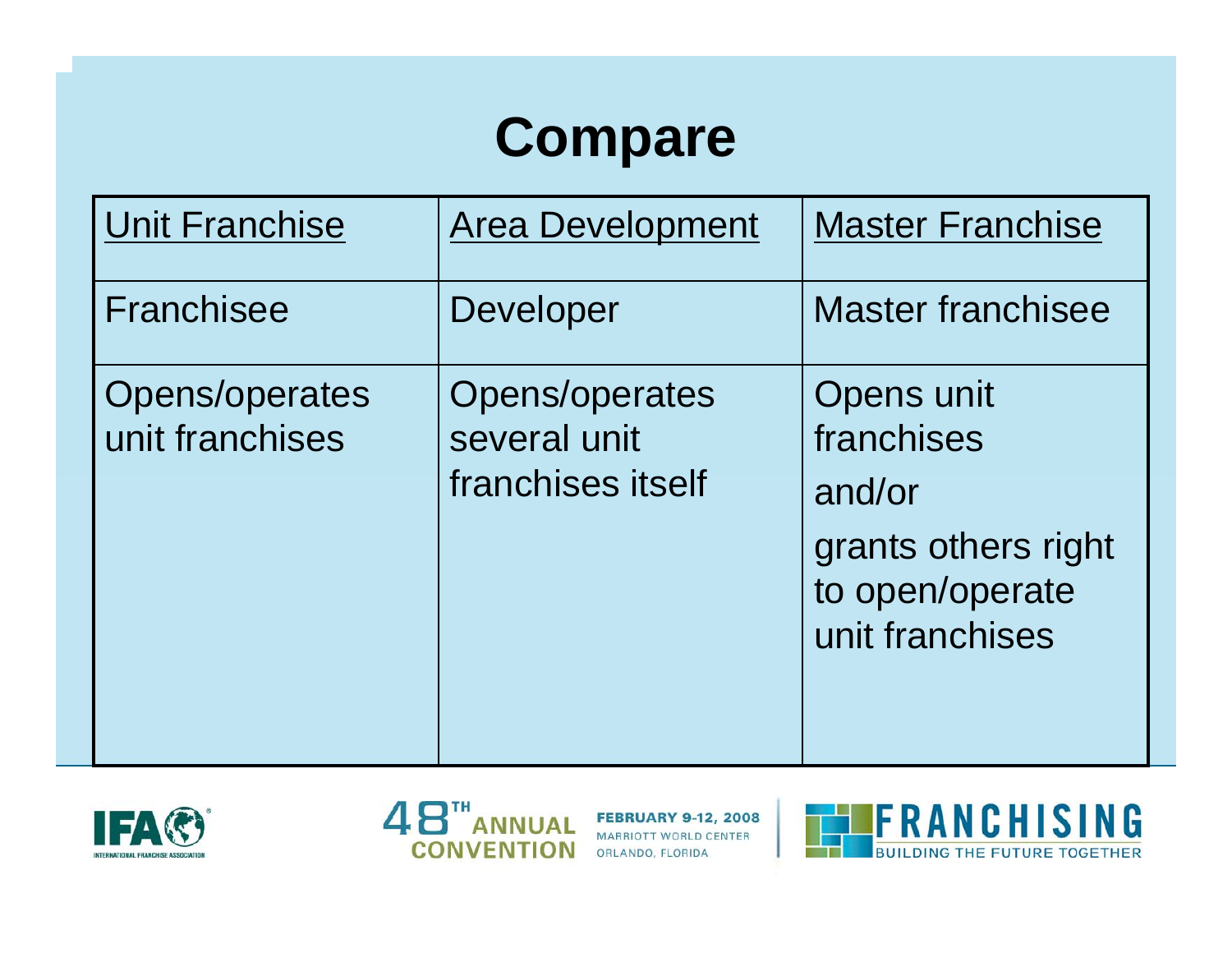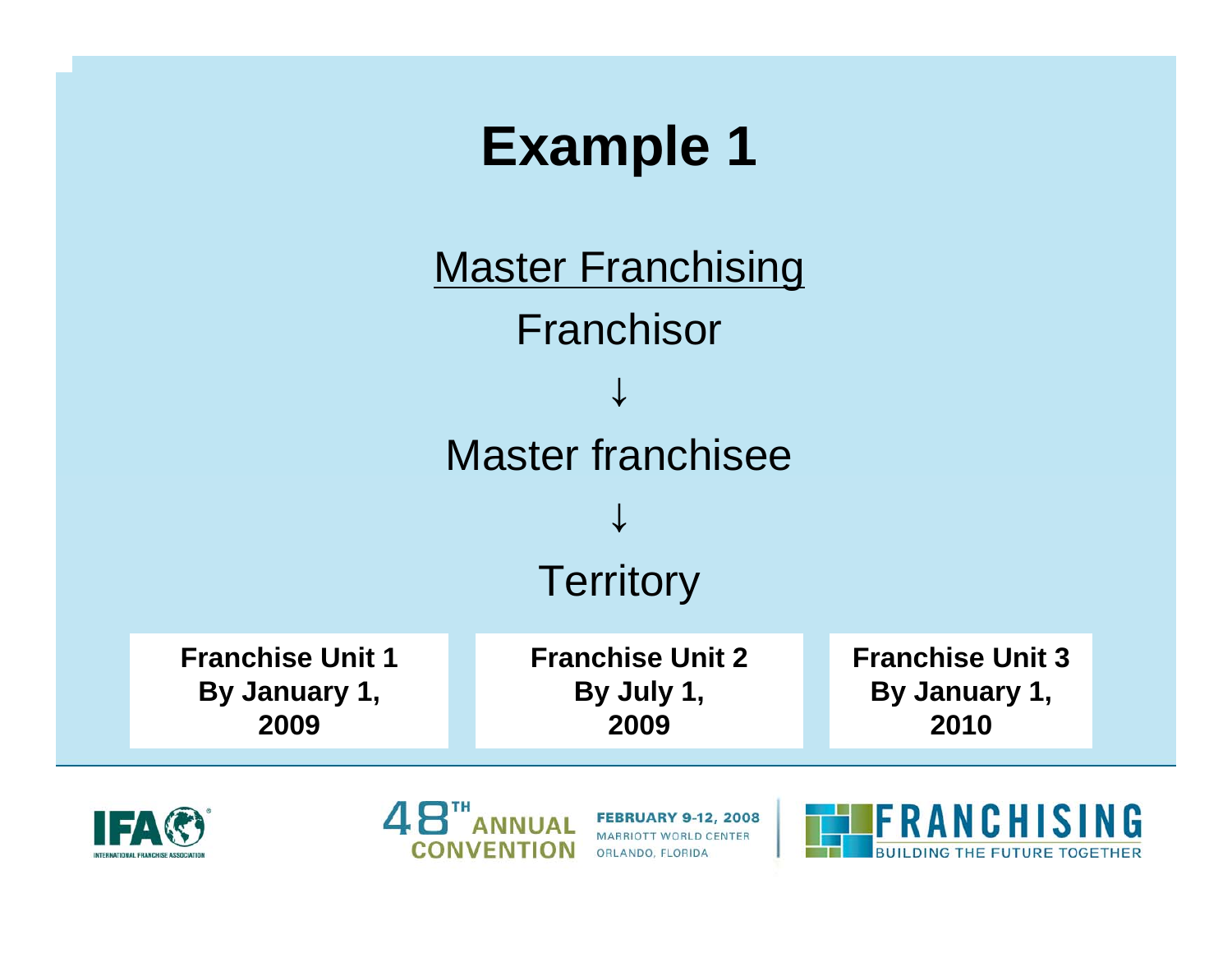#### **Example 2**







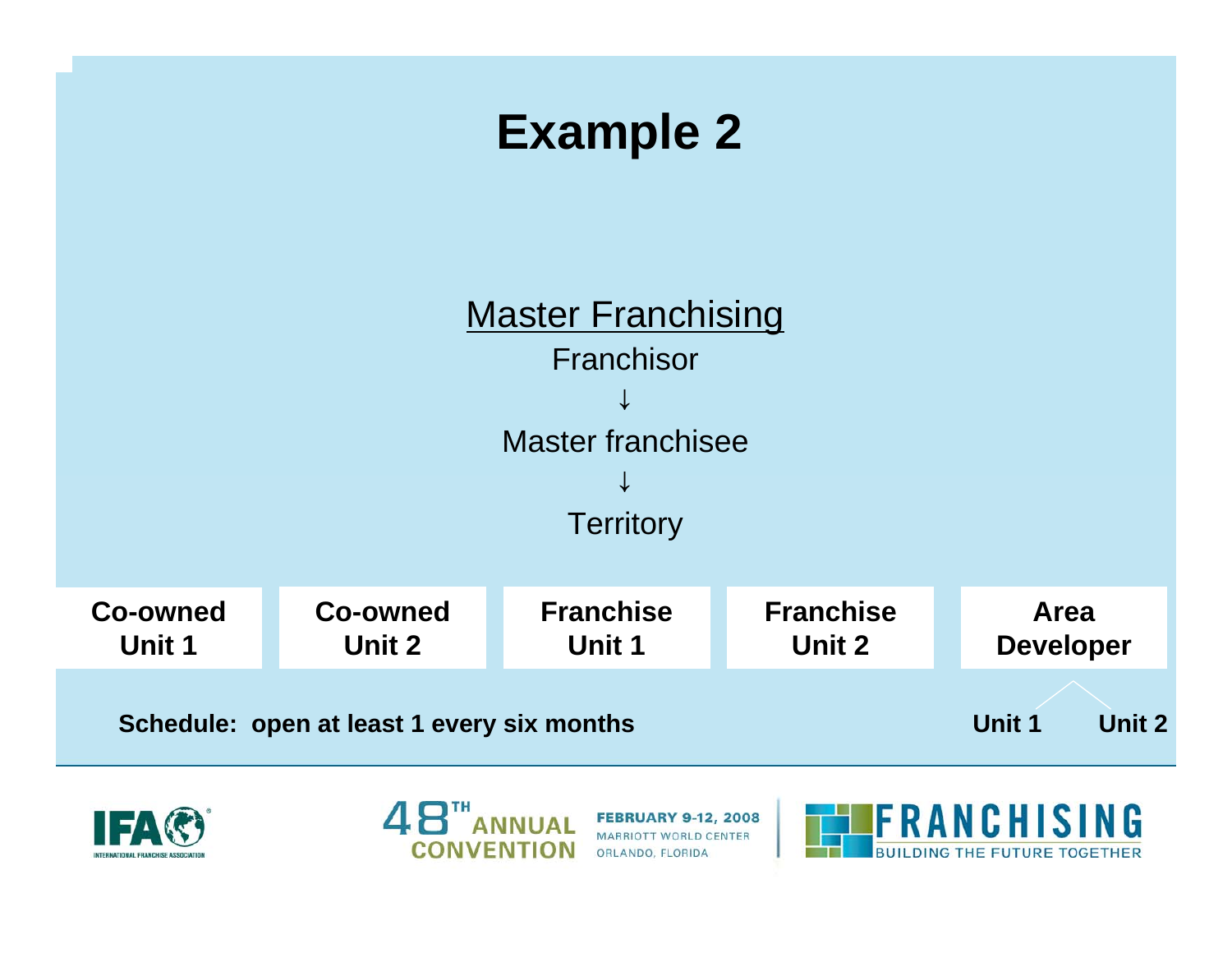# **Area representative / development agent franchise**

- 3 parties
	- –Franchisor
	- and the state of the state Area representative or development agent ("M")
	- –Unit franchisee





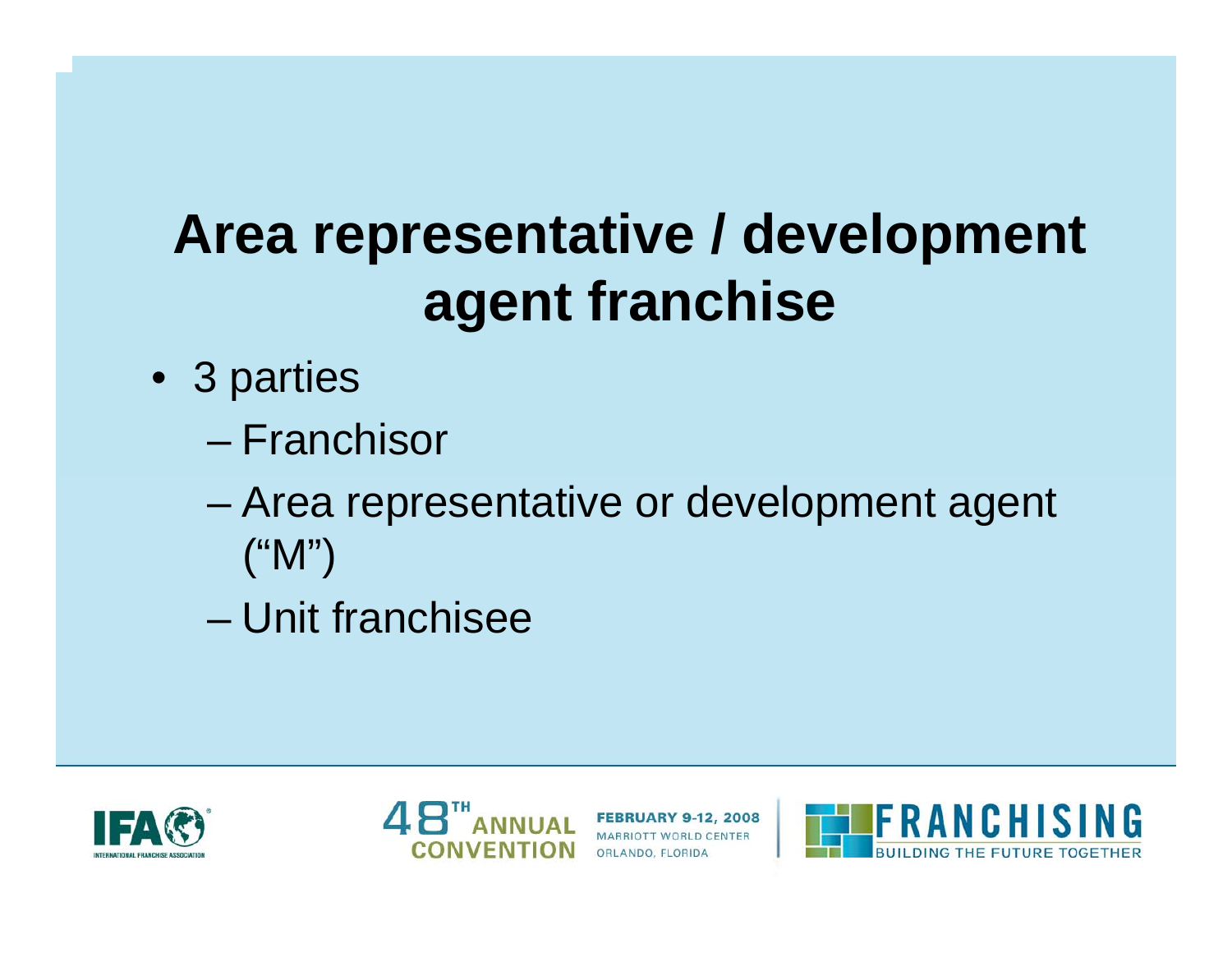# **Area representative / development agent franchise**

- 2 agreements
	- and the state of the state Area representative / development agent agreement
	- –Unit franchise agreement
- •Franchisor contracts with master franchise.
- Franchisor contracts with franchisee, but M has no contract with franchisee.





ORLANDO, FLORIDA

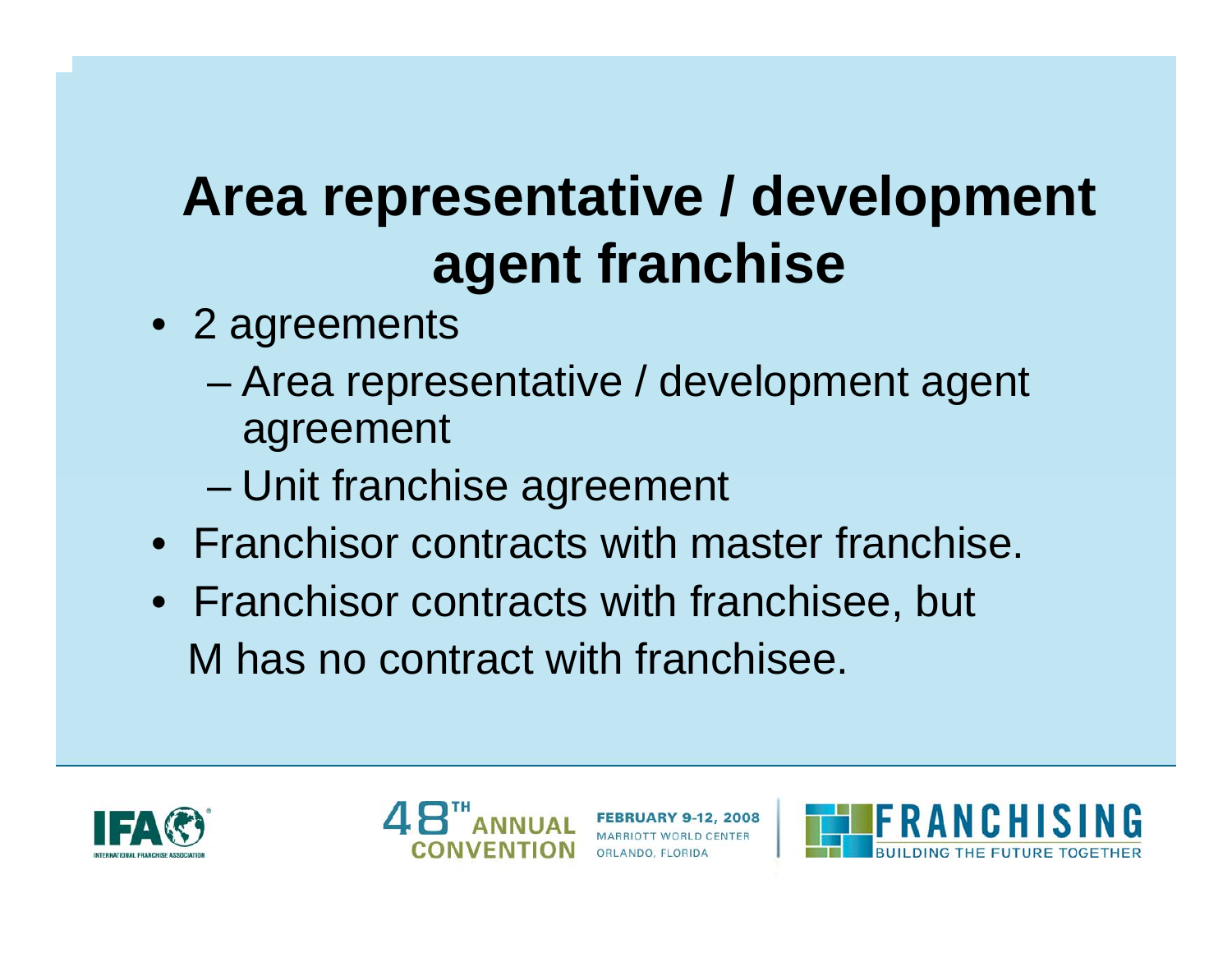# **What features do 3-party programs have in common?**

- 1.Master franchisee is an independent contractor
- 2. Master franchisee uses his own resources to recruit and/or support franchisees
- 3. Master franchisee pays a fee for right
- 4. Master franchisee is compensated from fees generated by franchisees assigned to him
- 5. Master franchisee's rights are subject to meeting a development schedule
- 6. Master franchisee indemnifies franchisor against claims of franchisees, et al.





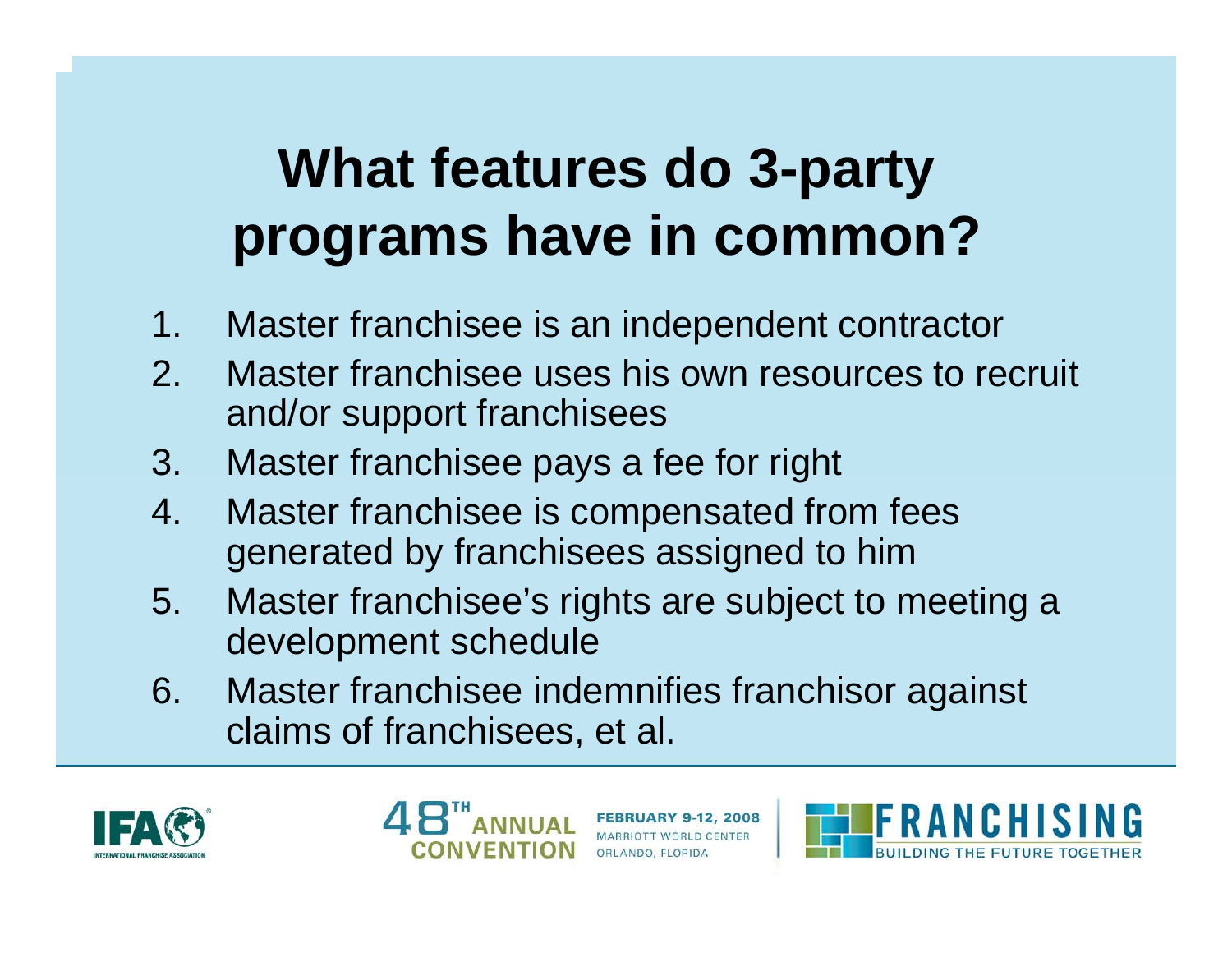## **Development Agent/ Area Representative**

- •Development Agent •privity
- •Franchisor ↗
- •↘
- •Franchisee
	- privity





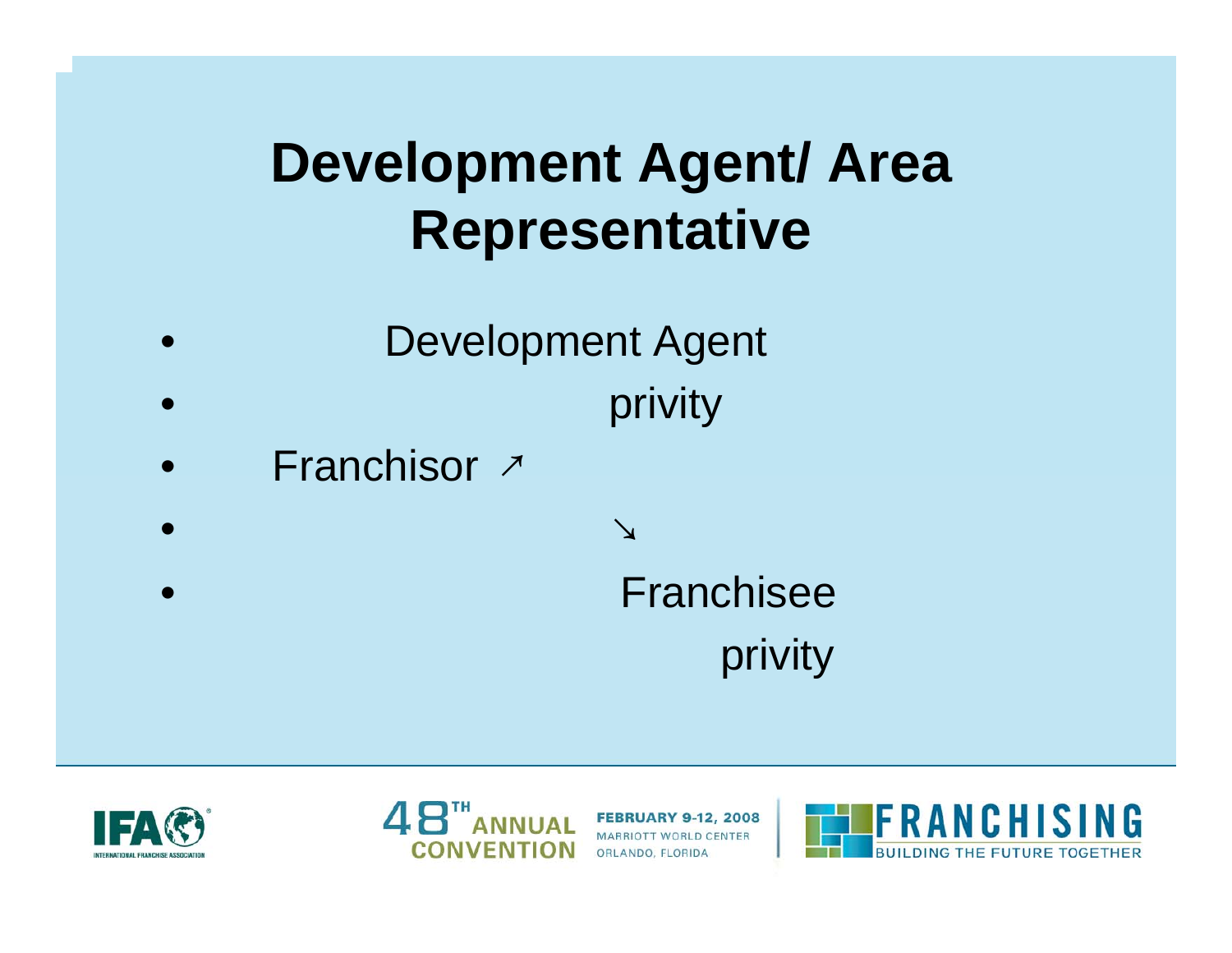# **What features do 3-tier programs have in common?**

- 1.Master franchisee is an independent contractor
- 2. Master franchisee uses his own resources to recruit and/or support franchisees
- 3. Master franchisee pays a fee for right
- 4. Master franchisee is compensated from fees generated by franchisees assigned to him
- 5. Master franchisee's rights are subject to meeting a development schedule
- 6. Master franchisee indemnifies franchisor against claims of franchisees, et al.





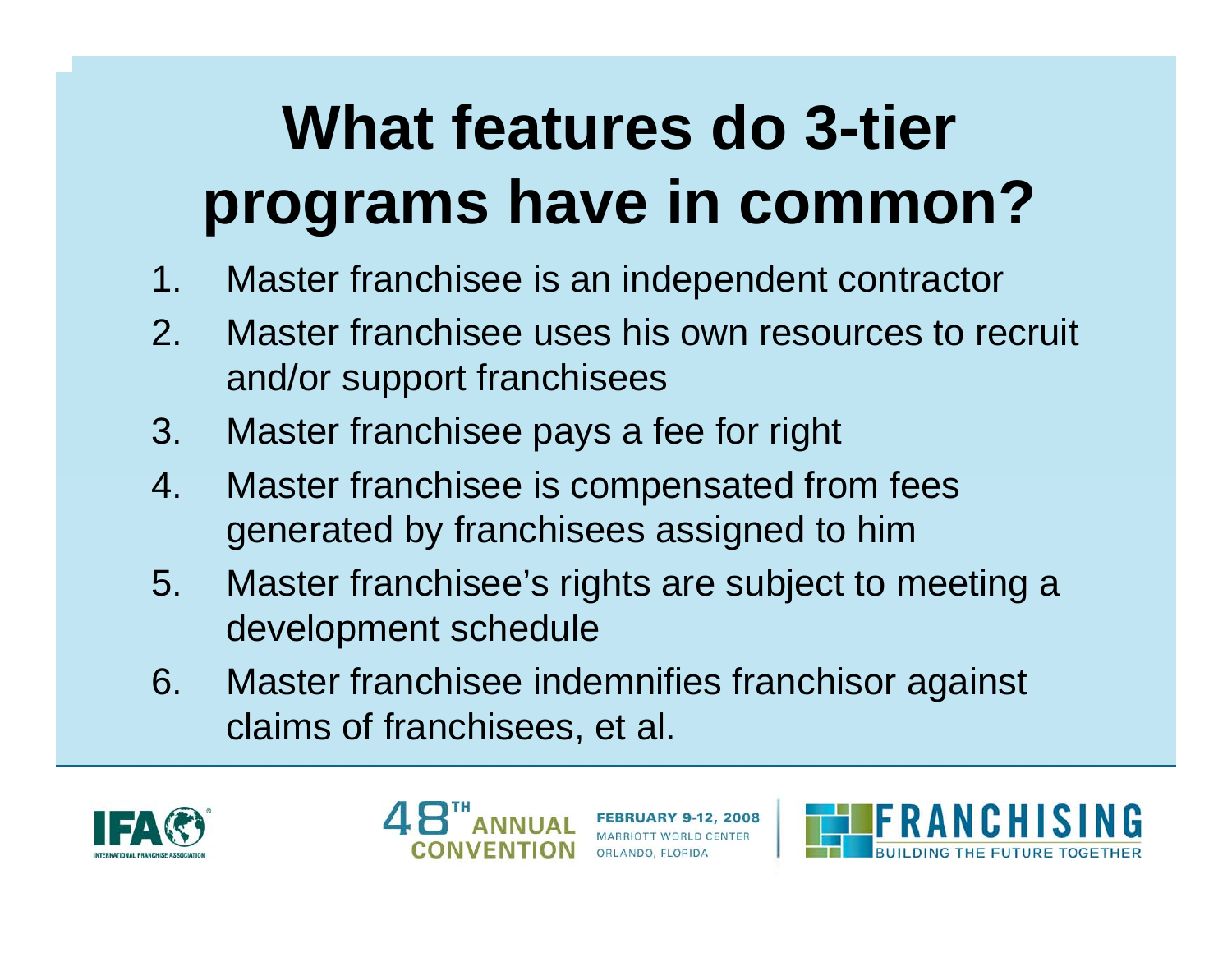# **What features are (often) different in 3-tier programs?**

|                                                    | <b>Master Franchisee</b> | Area Representative/<br><b>Development Agent</b> |
|----------------------------------------------------|--------------------------|--------------------------------------------------|
| Contract privity w/zees                            | <b>Yes</b>               | <b>No</b>                                        |
| Collect fees from zees                             | <b>Yes</b>               | <b>No</b>                                        |
| Startup support to zees                            | <b>Yes</b>               | <b>Yes</b>                                       |
| Initial training of zees                           | Maybe                    | Maybe                                            |
| Ongoing support to zees                            | <b>Yes</b>               | <b>Usually</b>                                   |
| Duty to enforce franchise agreements               | <b>Yes</b>               | <b>No</b>                                        |
| May operate unit franchise (separate<br>agreement) | <b>Usually</b>           | <b>Sometimes</b>                                 |





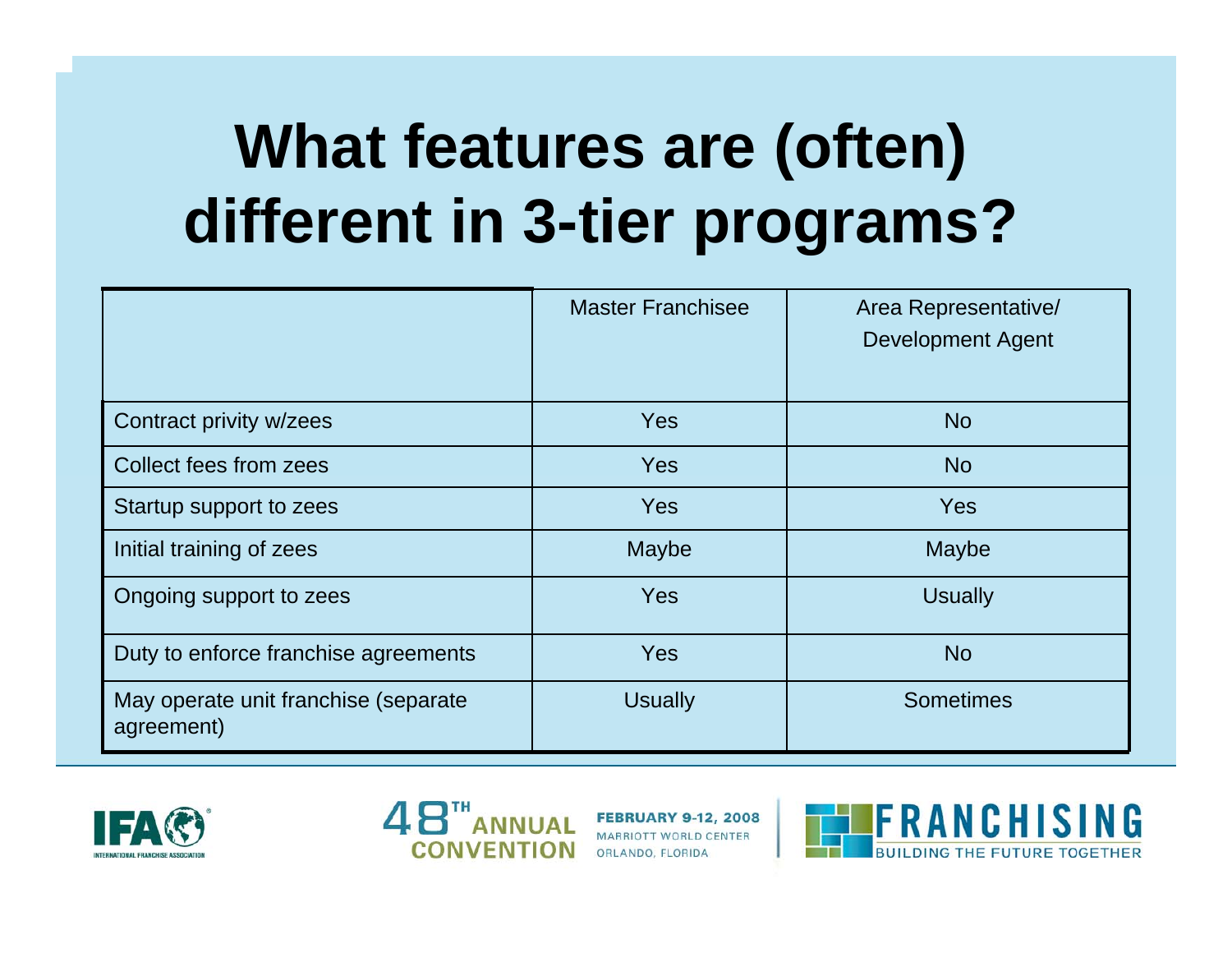#### • Which formats have your companies used for international expansion and why?





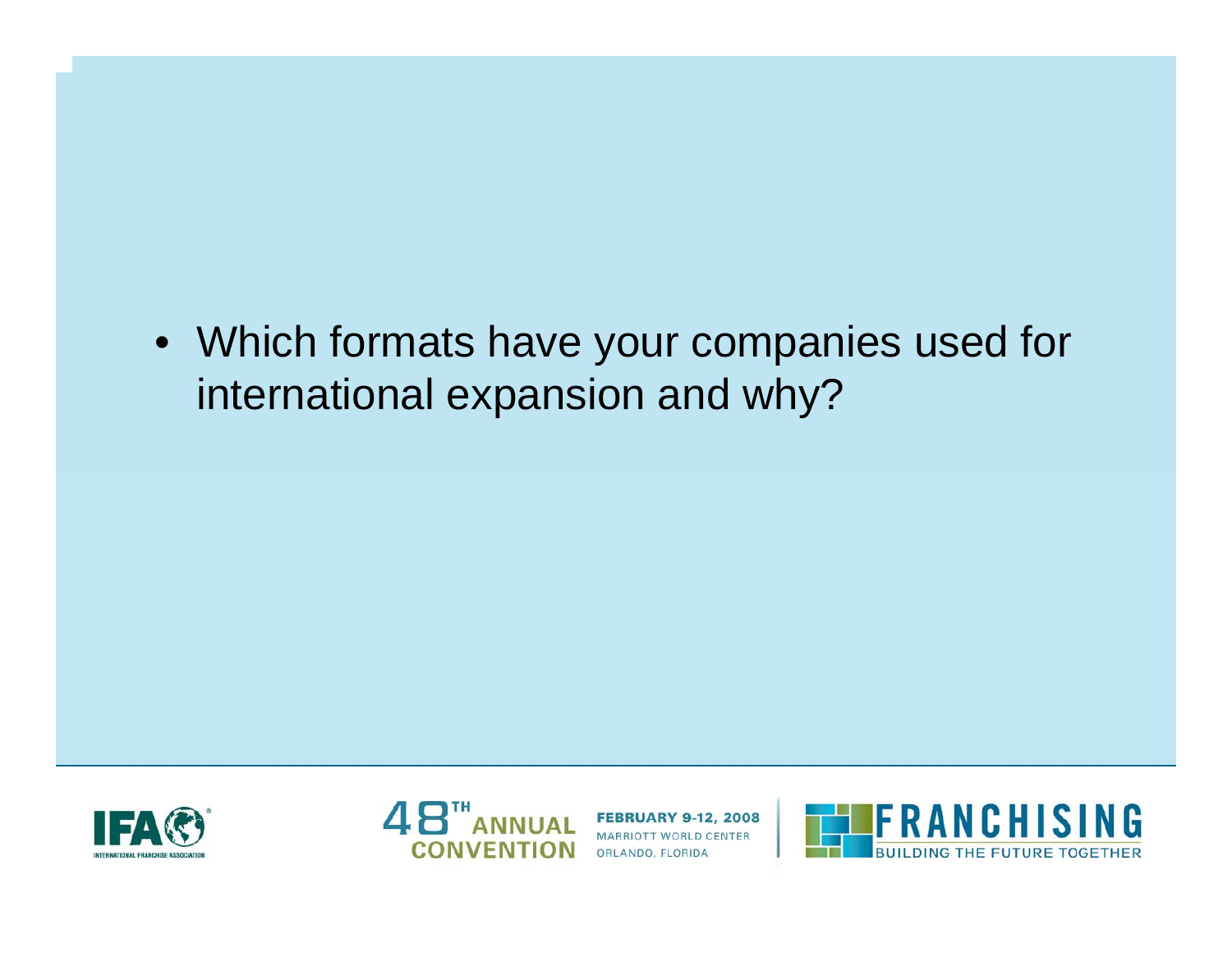# **What do parties to a master franchise relationship contribute?**

- Franchisor provides:
	- Trademark
	- Training and assistance in acting as a franchisor
	- Operating system for operating unit franchises
	- Form of unit franchise agreement
	- Access to its resources concerning franchise businesses





ORLANDO, FLORIDA

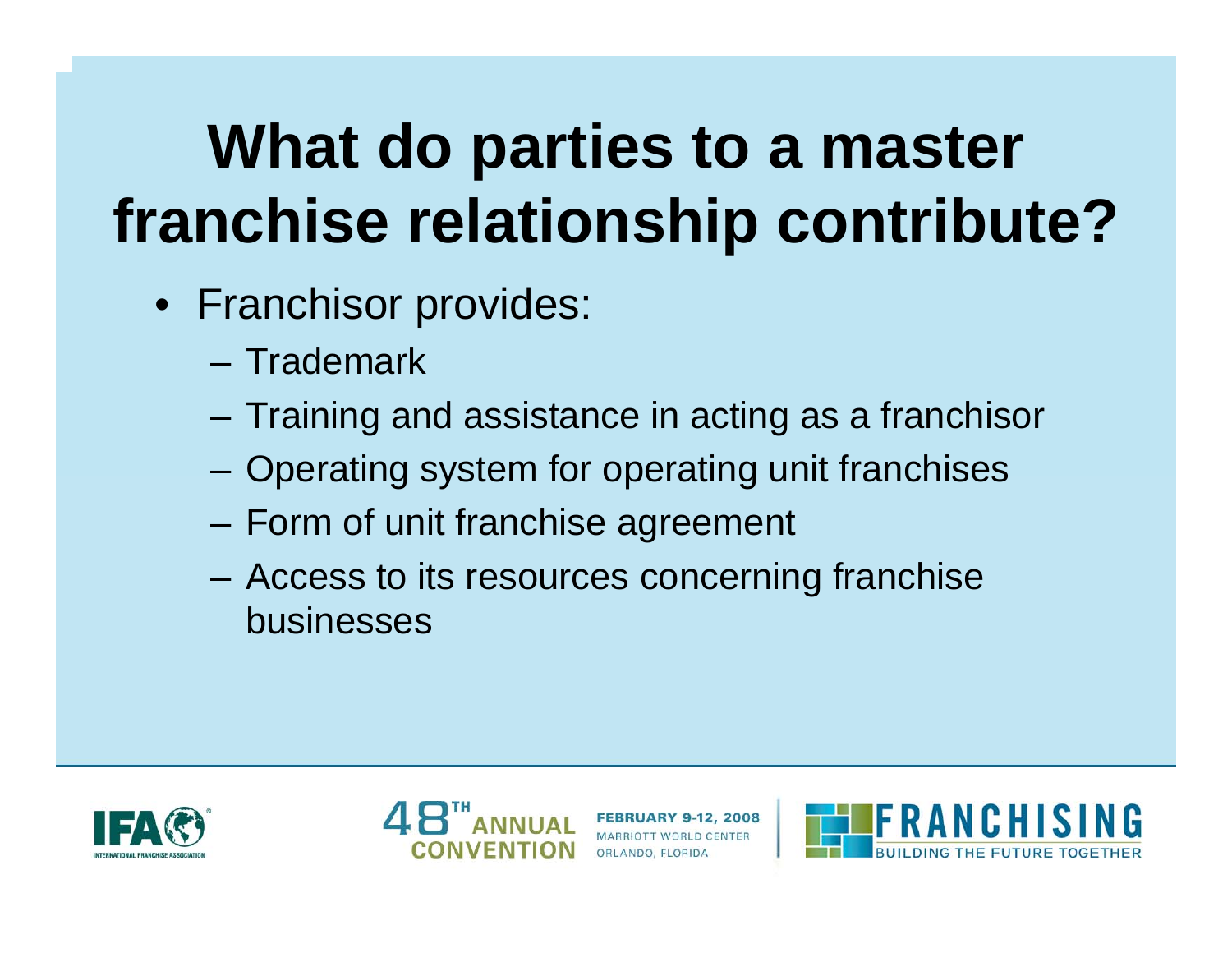# **What do parties to a master franchise relationship contribute?**

- Master franchisee provides:
	- C a pit al
	- Management
	- Local market knowledge
	- Support to franchisees
	- –Fees to franchisor





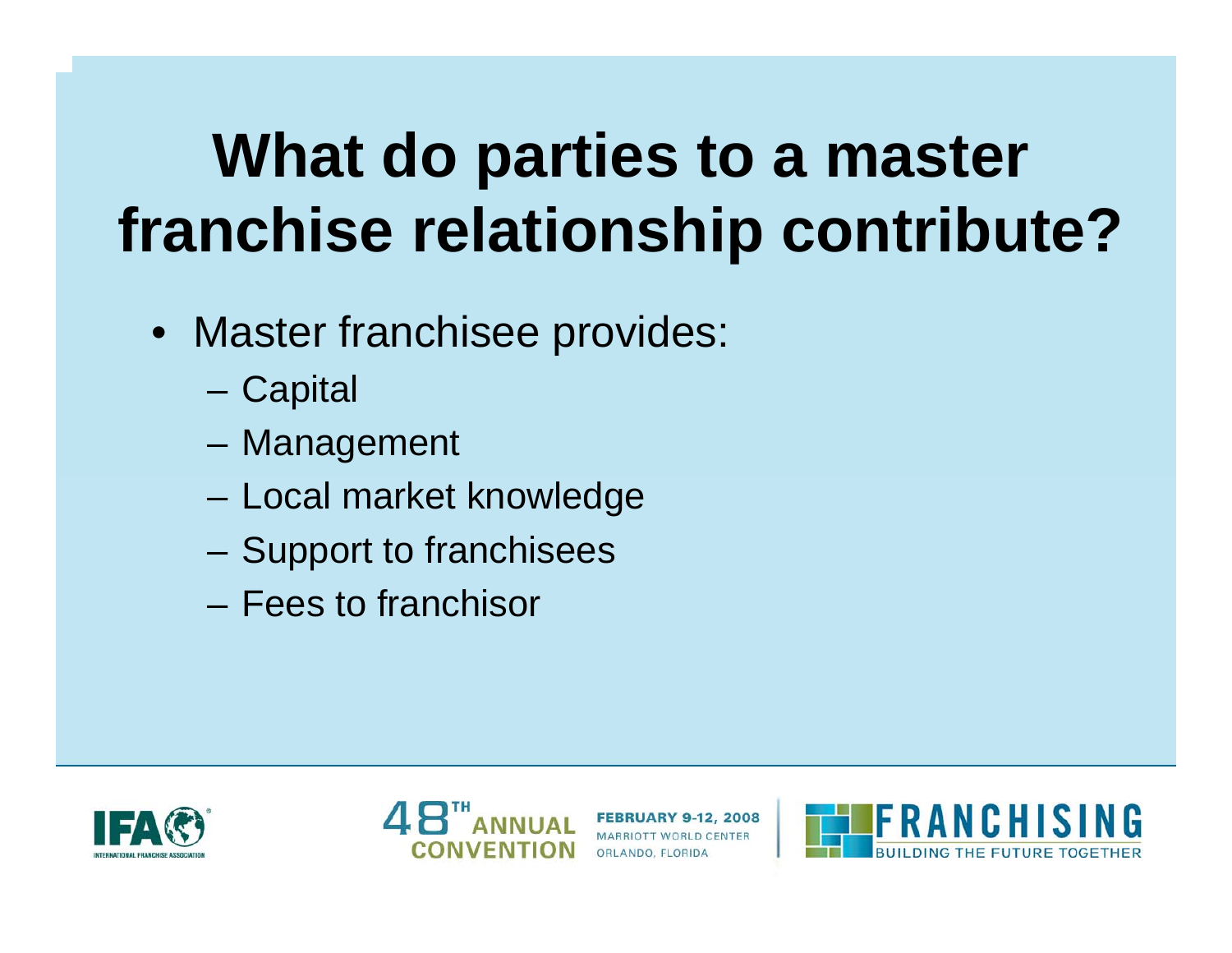# **What do parties to a master franchise relationship contribute?**

- Unit franchisee provides:
	- Capital at unit level
	- Local management and human resources
	- Micro market knowledge
	- –Fees to master and franchisor







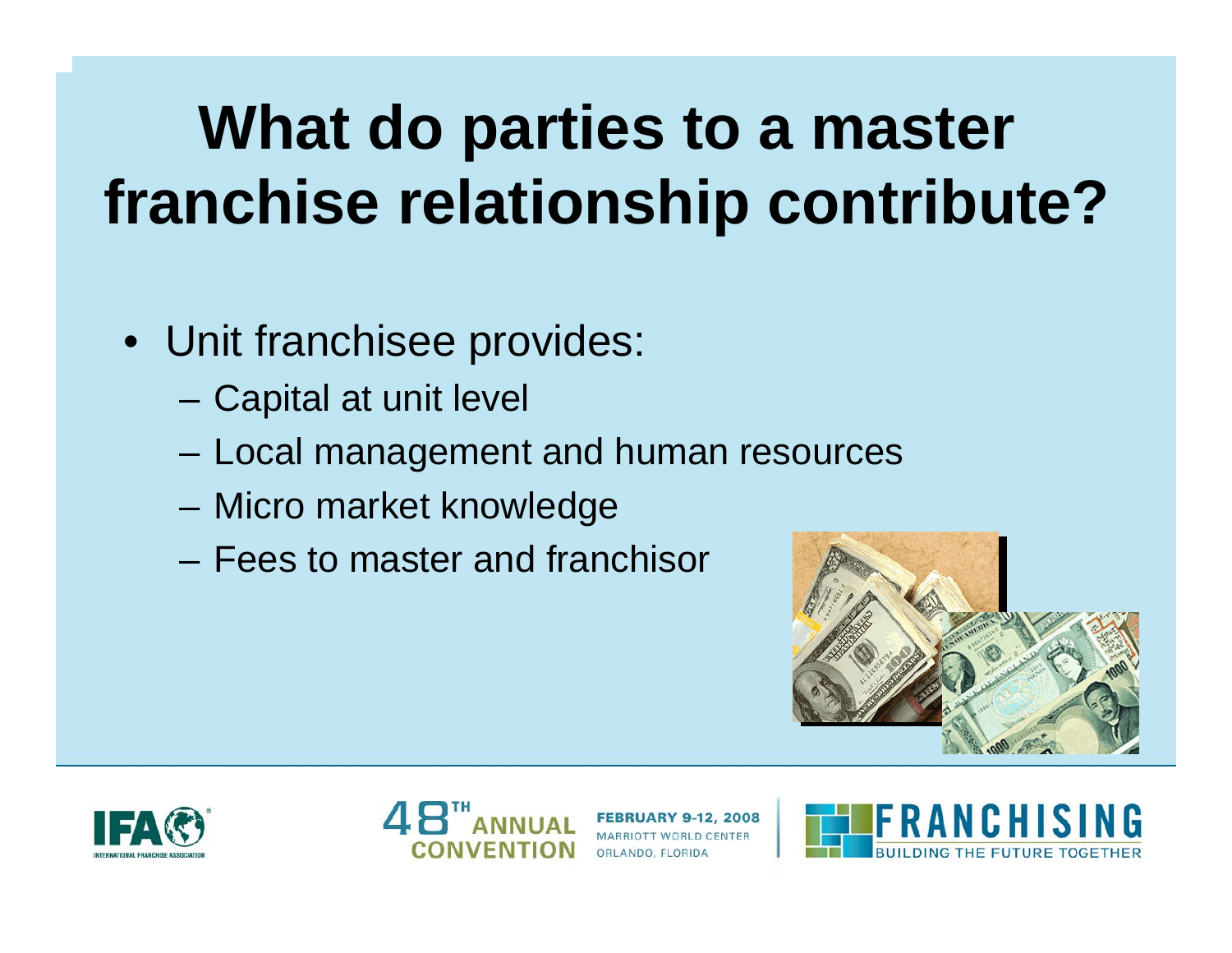# **Company owned expansion v. master franchising**

- Master franchising
	- Allows growth and support using other people's money





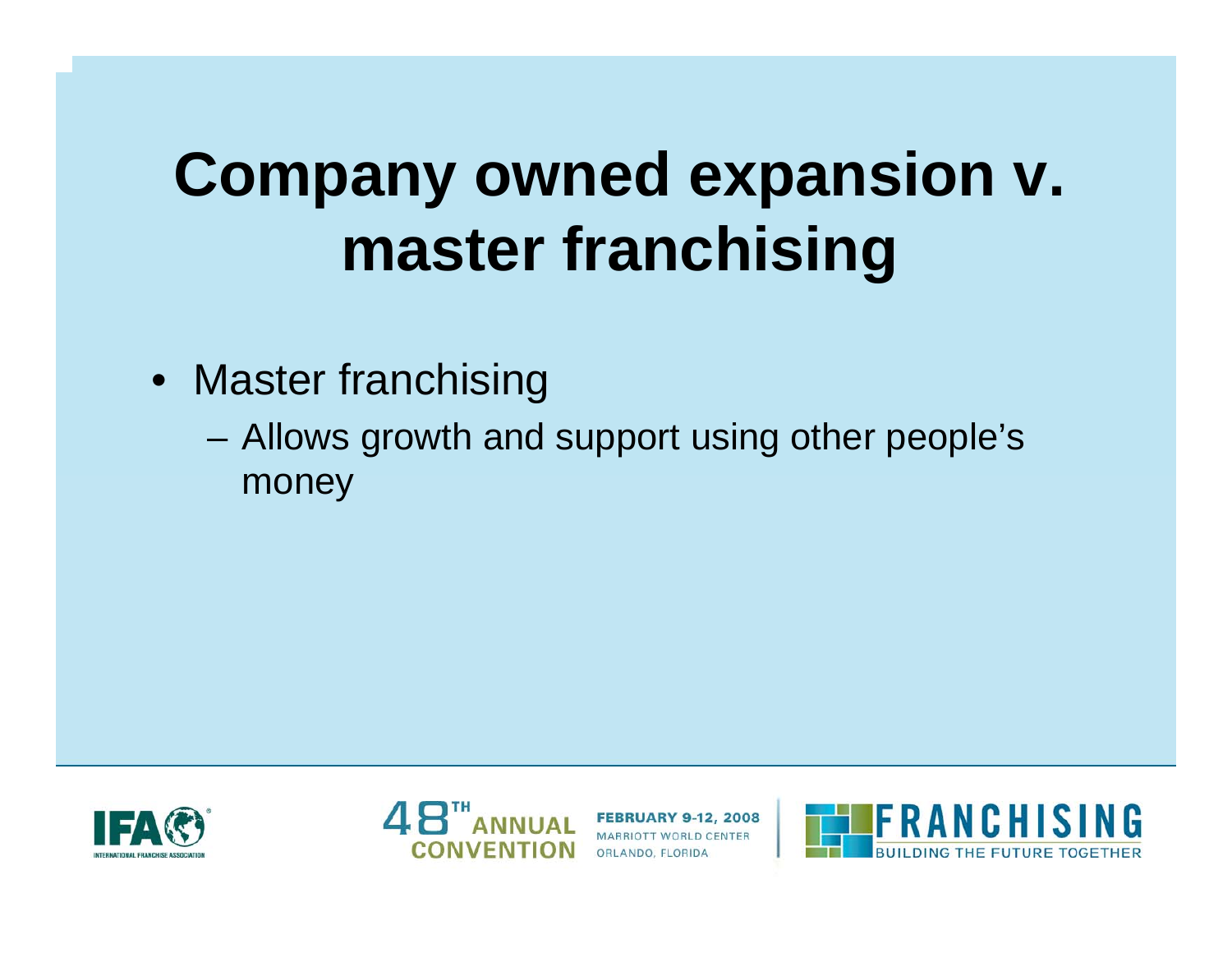# **Company owned expansion v. master franchising**

#### • Company owned model

- Each restaurant unit has 20 employees
- 30 restaurants equals 600 employees





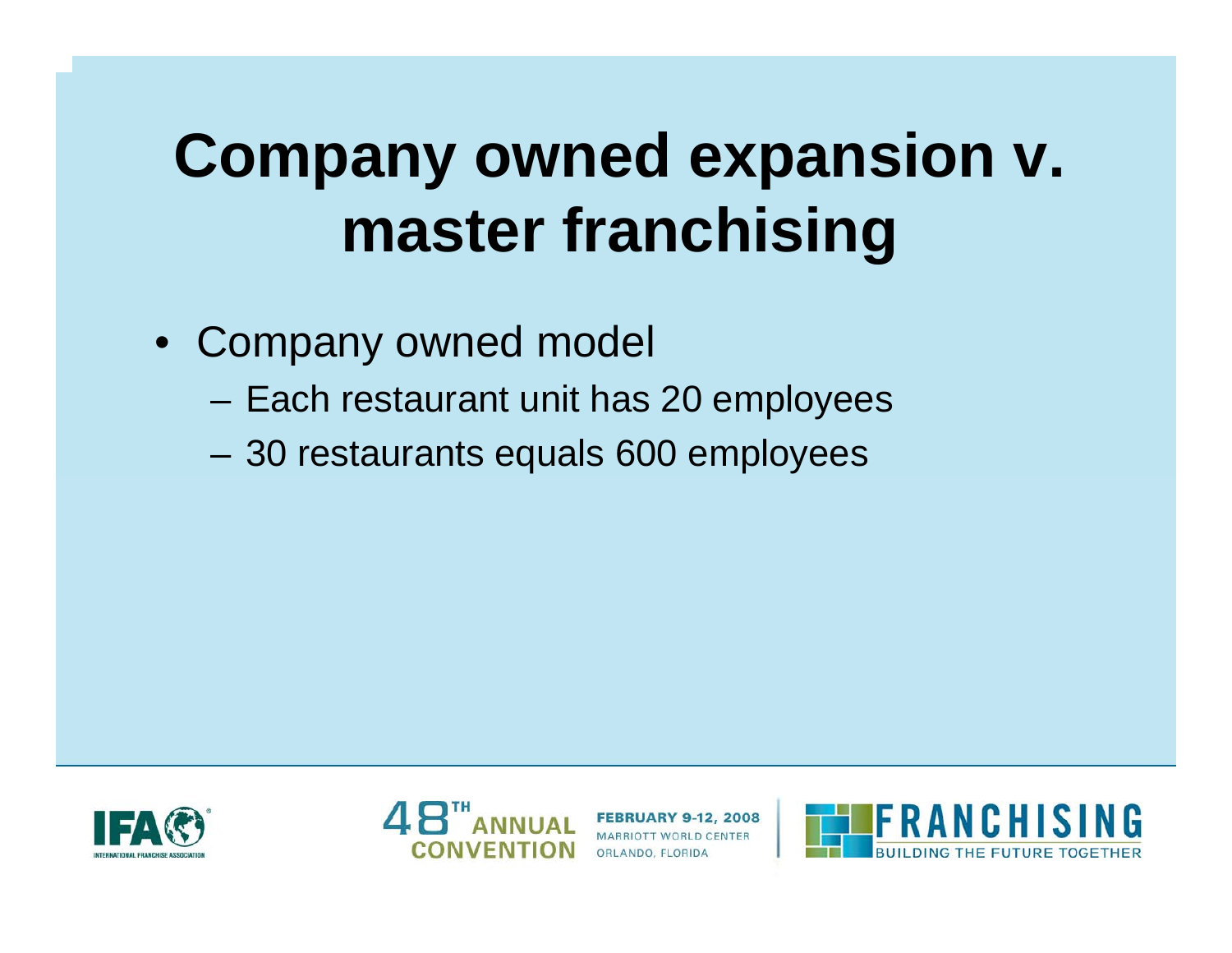#### • 1 field representative per 10 restaurants = 3 field representatives

- 1 manager X 10 field representatives +plus office computers, benefits
- Company owned model has 634 employees –– plus payroll, benefits, rent and overhead





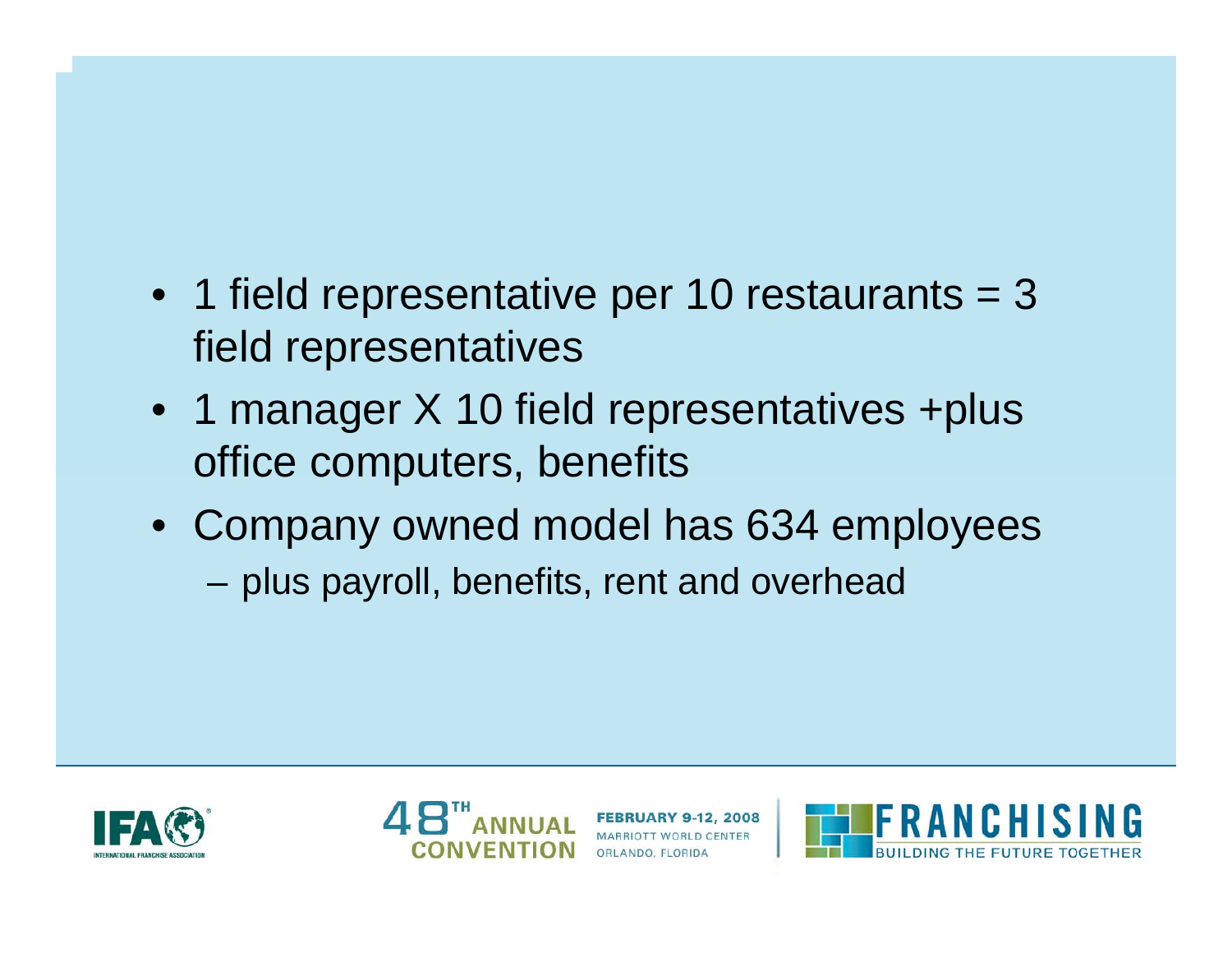# **Master franchise model** *Franchisor Perspective*

- 30 restaurant franchises granted by master franchisee
- 0 restaurant employees
- •0 restaurant field support staff
- •1 manager
- Relatively nominal office overhead (domestically), *i.e.*, low marginal cost





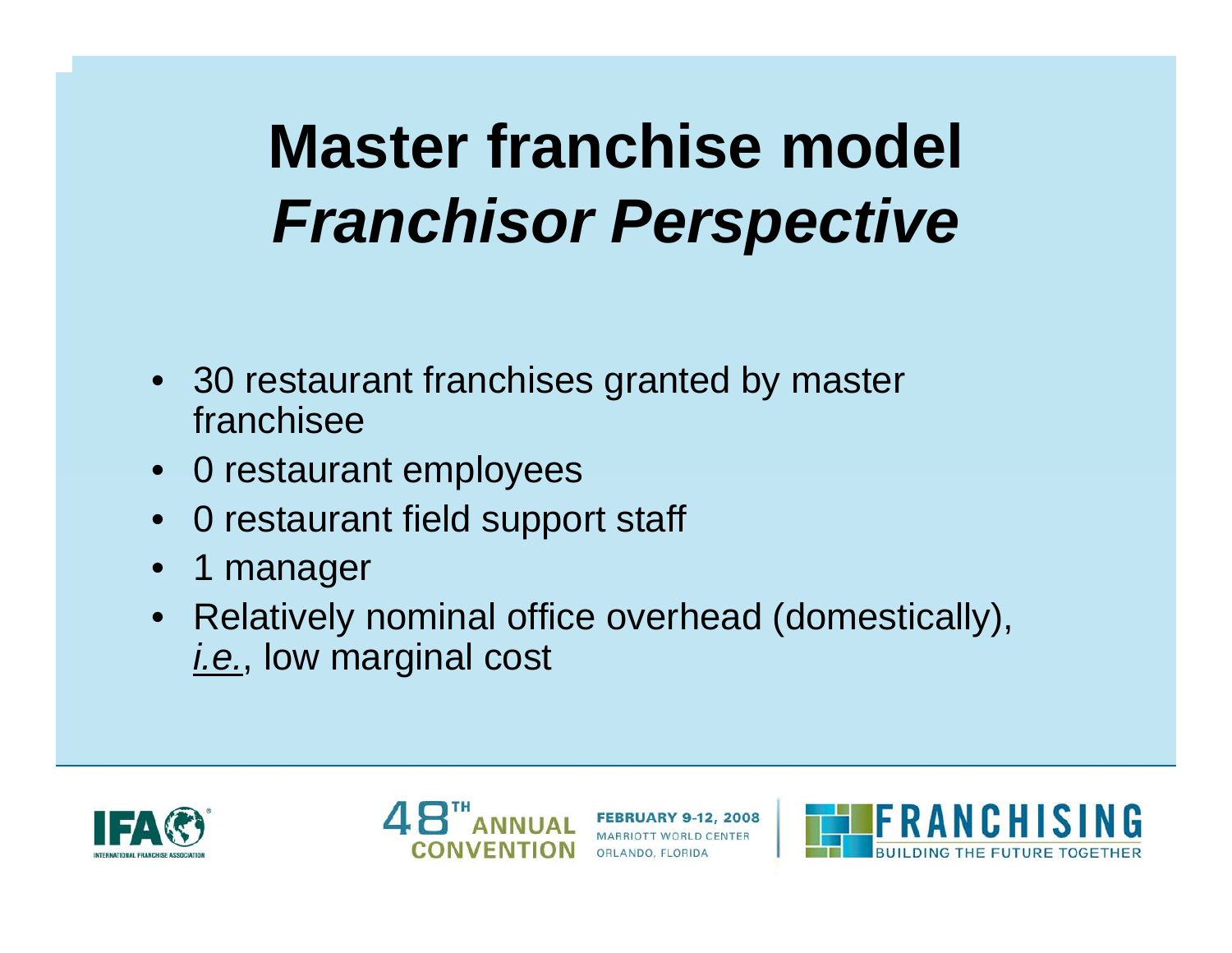# **What are the benefits of international master franchising?**

- 1. Master franchisee provides capital and human resources to grow the franchise system
- 2.Master franchisee bears most risk of loss
- 3. Master franchisee pays franchisor for the right
- 4. Master franchisee's compensation is solely based upon revenues generated from franchisees in territory
- 5. Master franchisee is motivated by his investment and opportunity to succeed





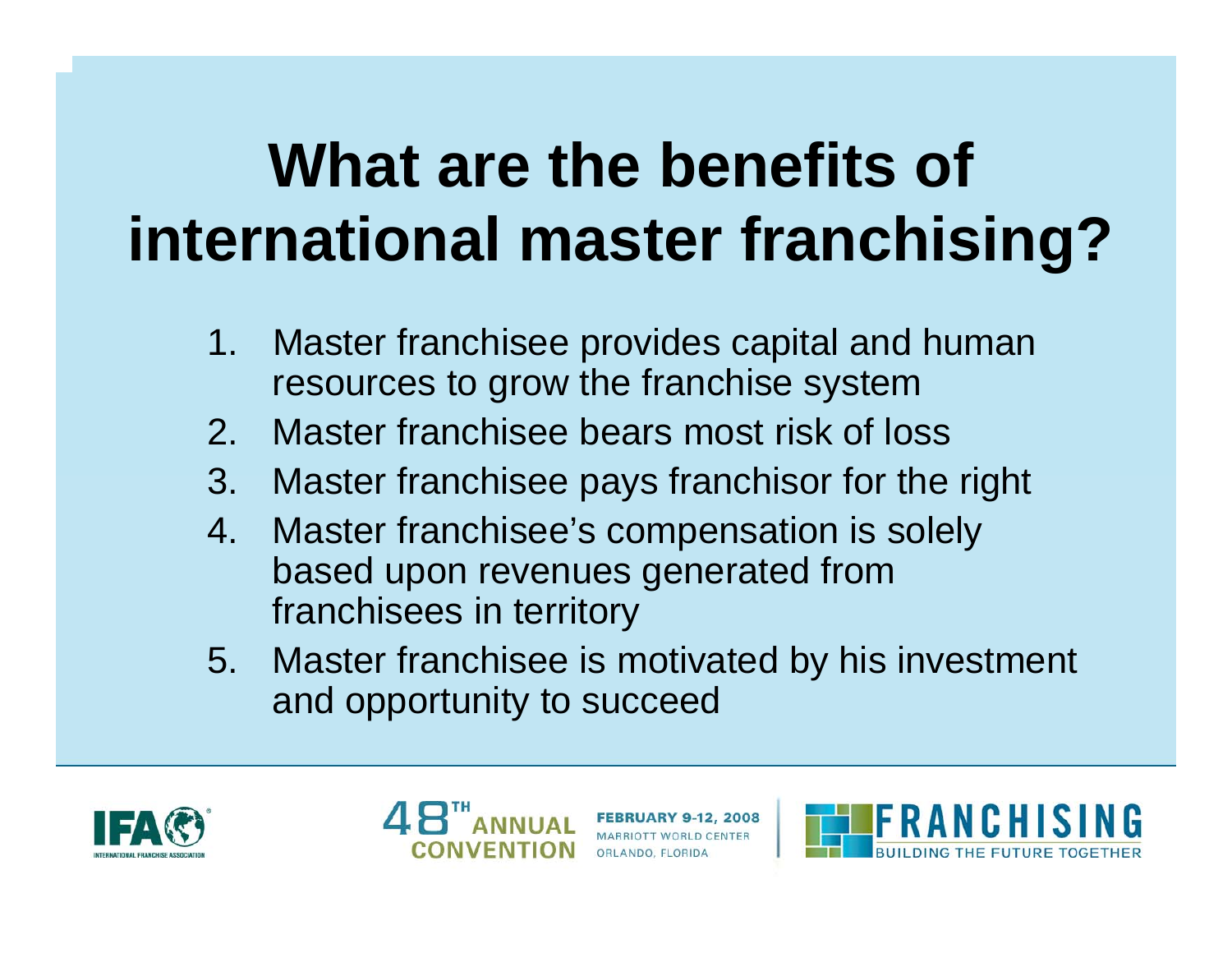- 6. Master franchisee is motivated by building equity in an asset which can be sold
- 7. Especially internationally, master franchisee has superior familiarity with local legal, cultural and business practices
- 8. Master franchisee indemnifies franchisor against claims
- 9. Use of master franchisees can provide an opportunity to grow business in an area in which company-owned or direct franchise operations are not fiscally justified for the franchisor





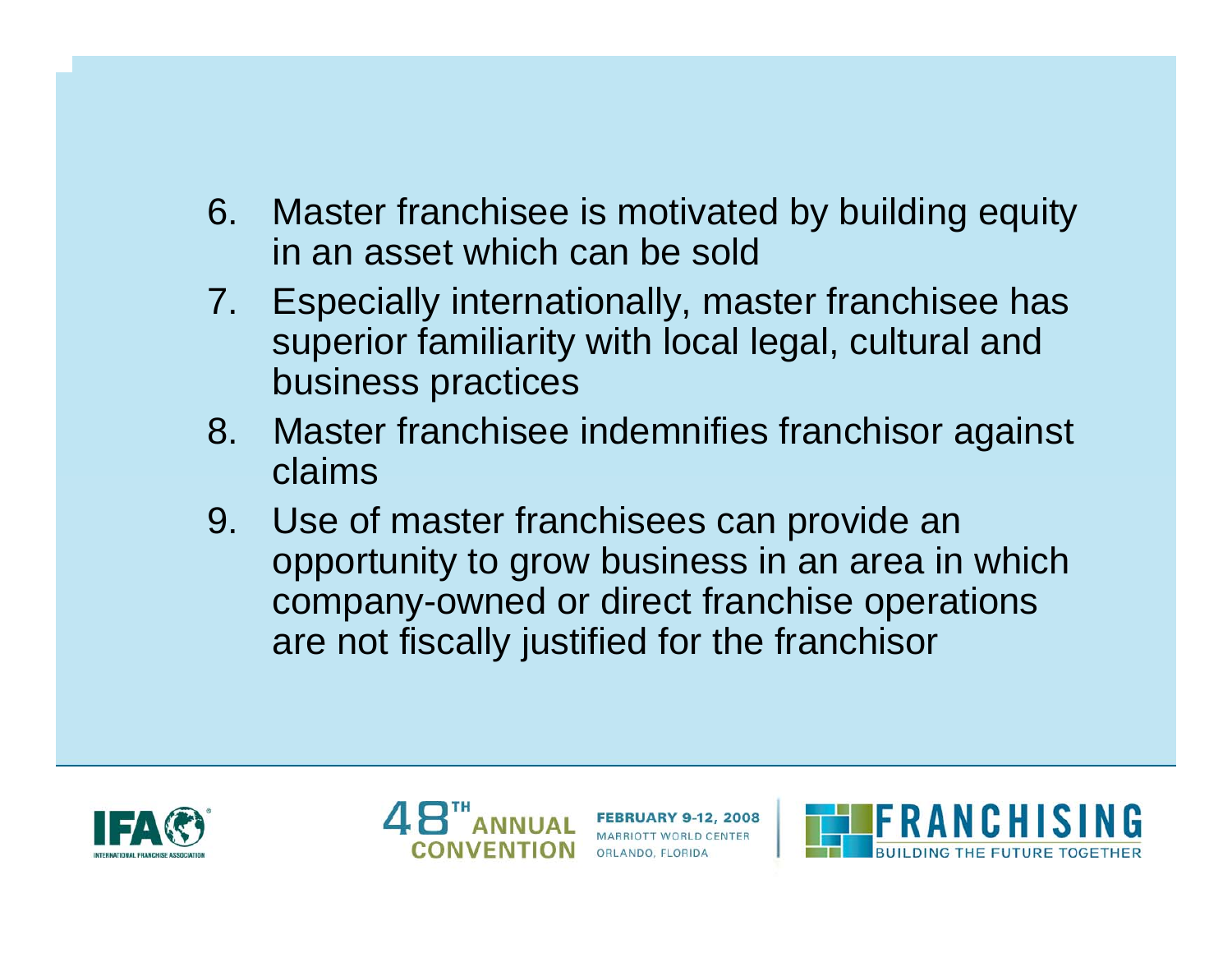#### 10. Master franchisee has contractual control over franchisees in territory and enforcement of agreements

- 11. Master franchisee undertakes much responsibility for local legal compliance, especially internationally
- 12. Master franchisee may have profit opportunities from supplying franchisees, as well as from franchise fees





ORLANDO, FLORIDA

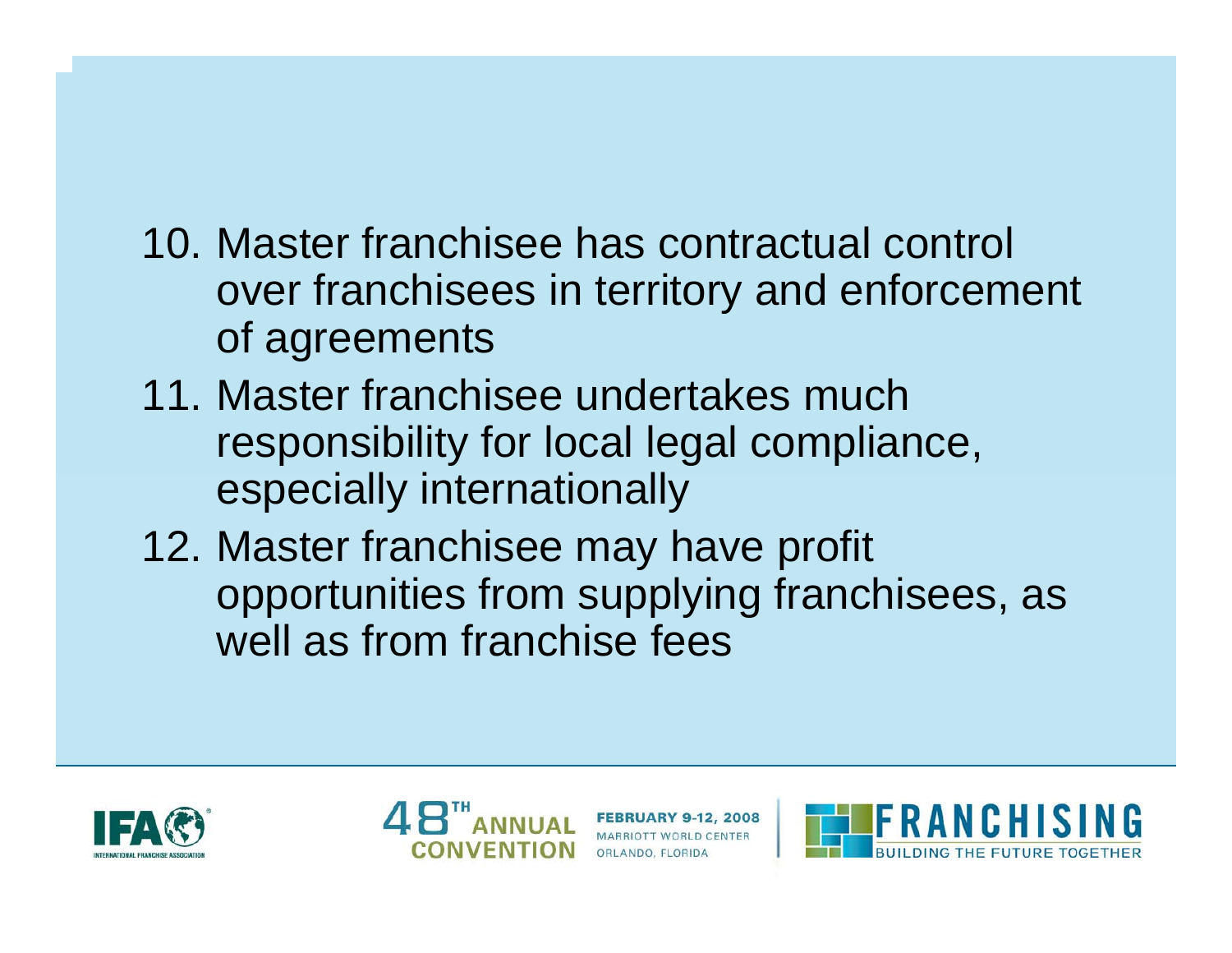# **What are the weaknesses of master franchising?**

- 1. Less franchisor control and involvement than what may be desirable.
- 2. Franchisor's systems must be translated and communicated to unit franchisees through the master franchisee.
- 3. International master franchisees may bear too much of cost of and control over testing the system, adapting and developing it in the territory.





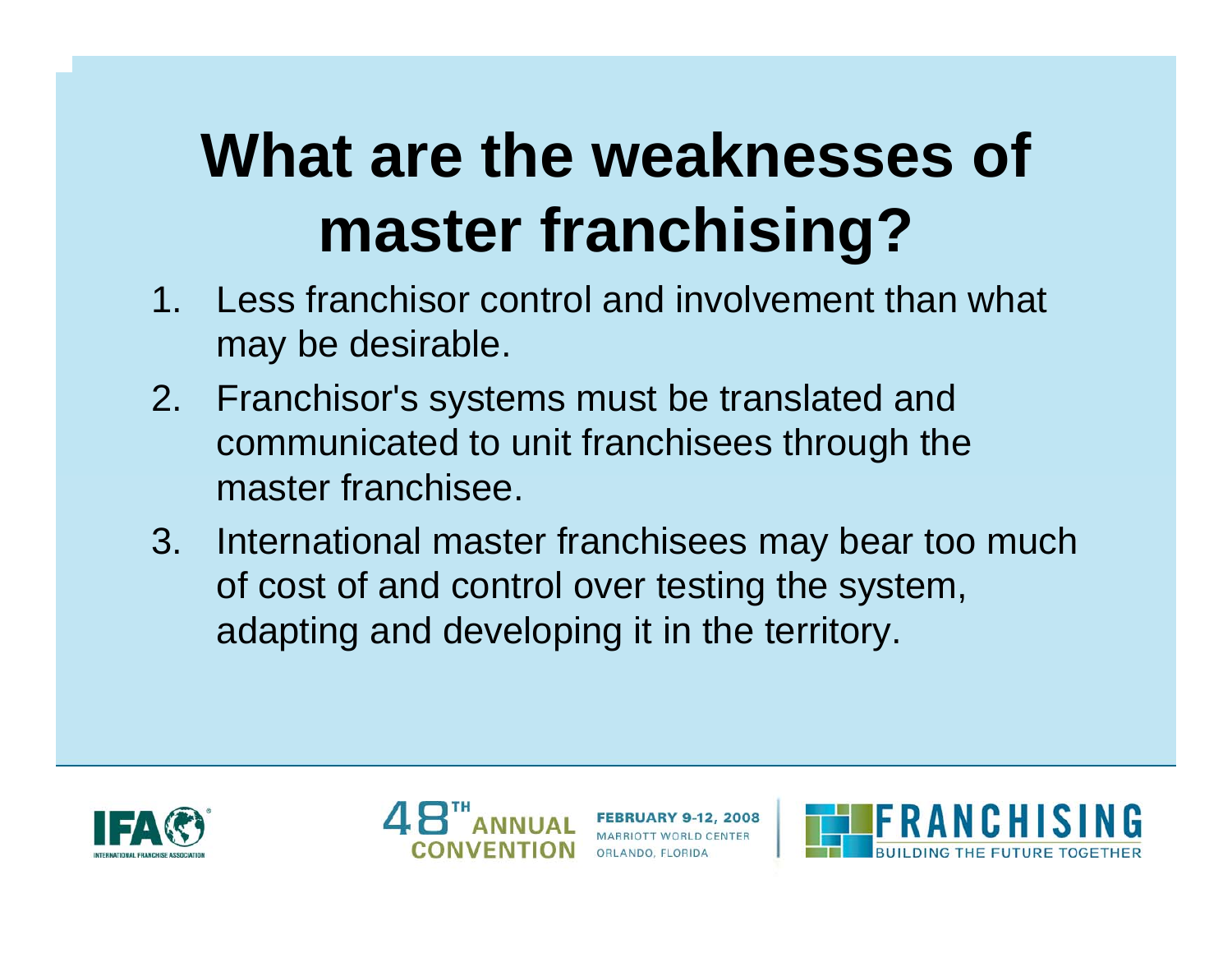# **What are the weaknesses of master franchising?**

- 4. Functioning as a master franchisee is difficult. After a training program, a master franchisee is supposed to be able to function as a franchisee and as a franchisor.
- 5. An inadequate performance in the territory may make reintroduction of the franchise very difficult in the future.





ORLANDO, FLORIDA

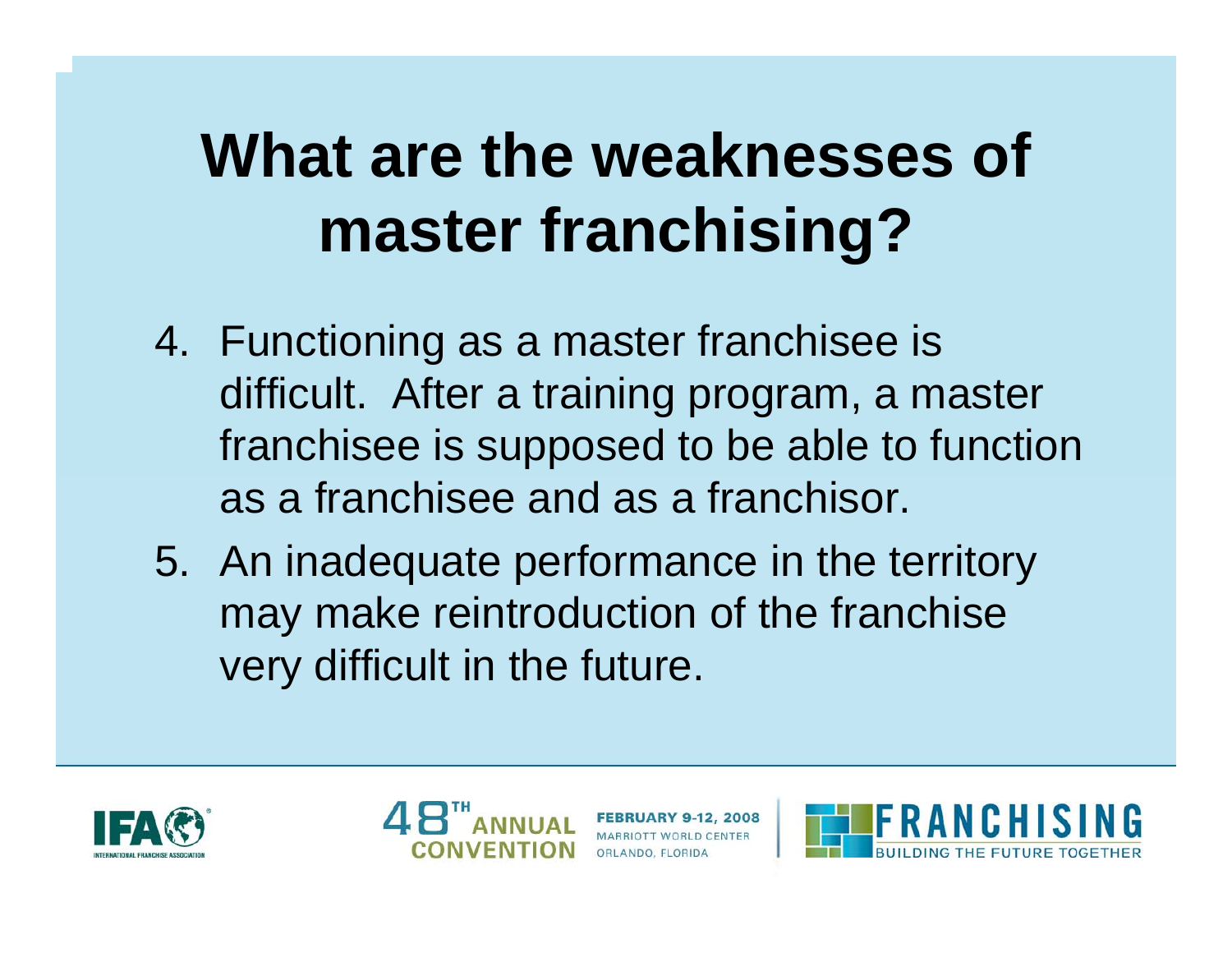# **What are the weaknesses of master franchising?**

- 6. Enforcement of agreements can be difficult and expensive.
- 7. Setting and meeting realistic development goals is difficult.





ORLANDO, FLORIDA

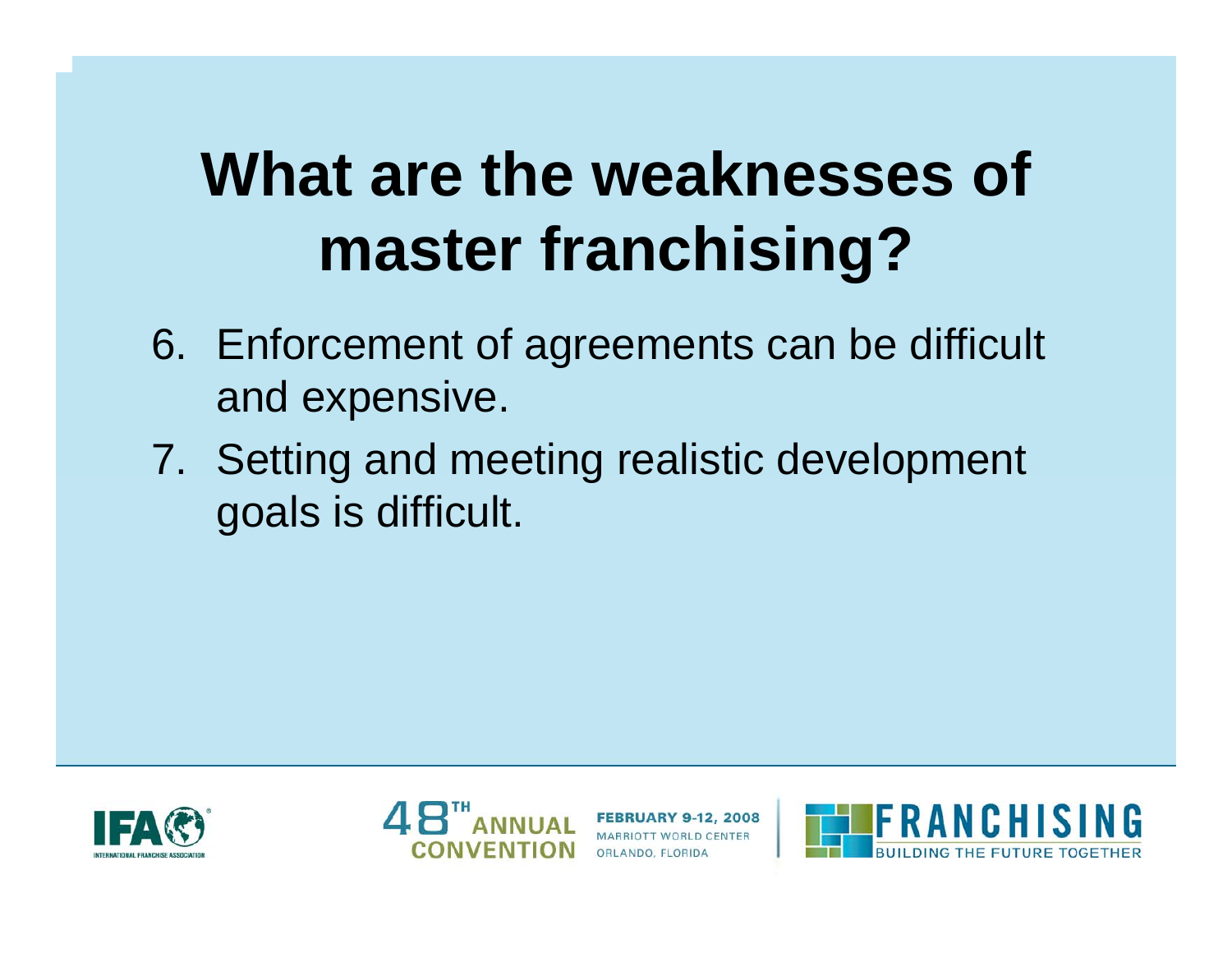#### 8. If development schedules are not met, franchisor must rely on enforcing contractual rights to meet development goals in the territory.

- 9. Enforcement of standards at franchisee outlets is dependent upon the efforts of master franchisee.
- 10. Franchisor may face claims for alleged violations of franchise laws or unit franchise agreements by master franchisee.
- 11. If master franchisee's rights are terminated, franchisor must promptly find ways to support franchisees in territory.





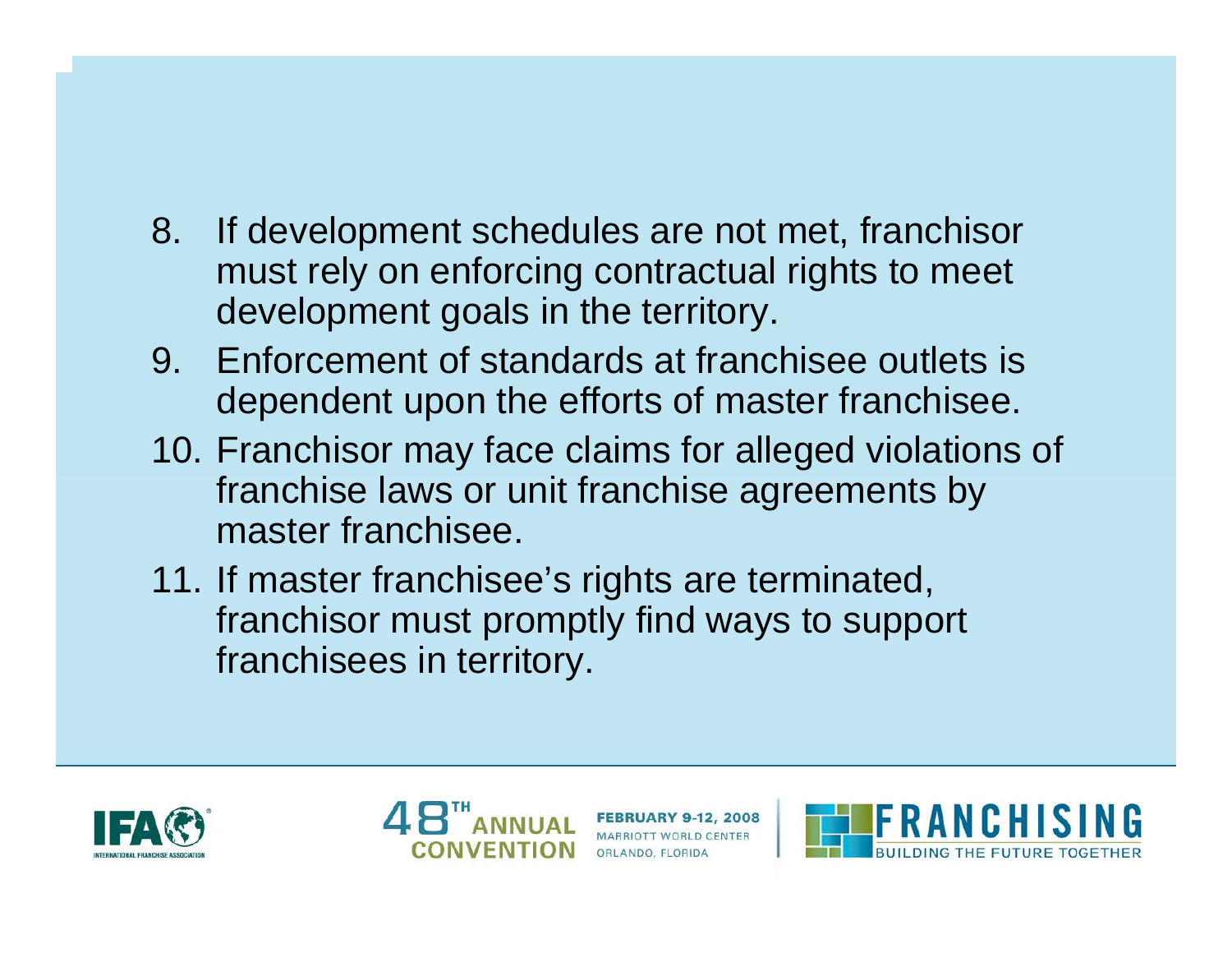# **What are problems in international master franchising?**

#### •**Hayes**

50% selling franchises and generating franchis e sales **leads** 

33% franchisor lack of understanding of the master franchise market place 25% inadequate support from franchises

20% training

#### •• Kalnins

Overly aggressive development schedules

#### • **Franchise International**

- Inadequate initial and ongoing training

- Under estimation of capital requirements
- Unrealistic development schedules





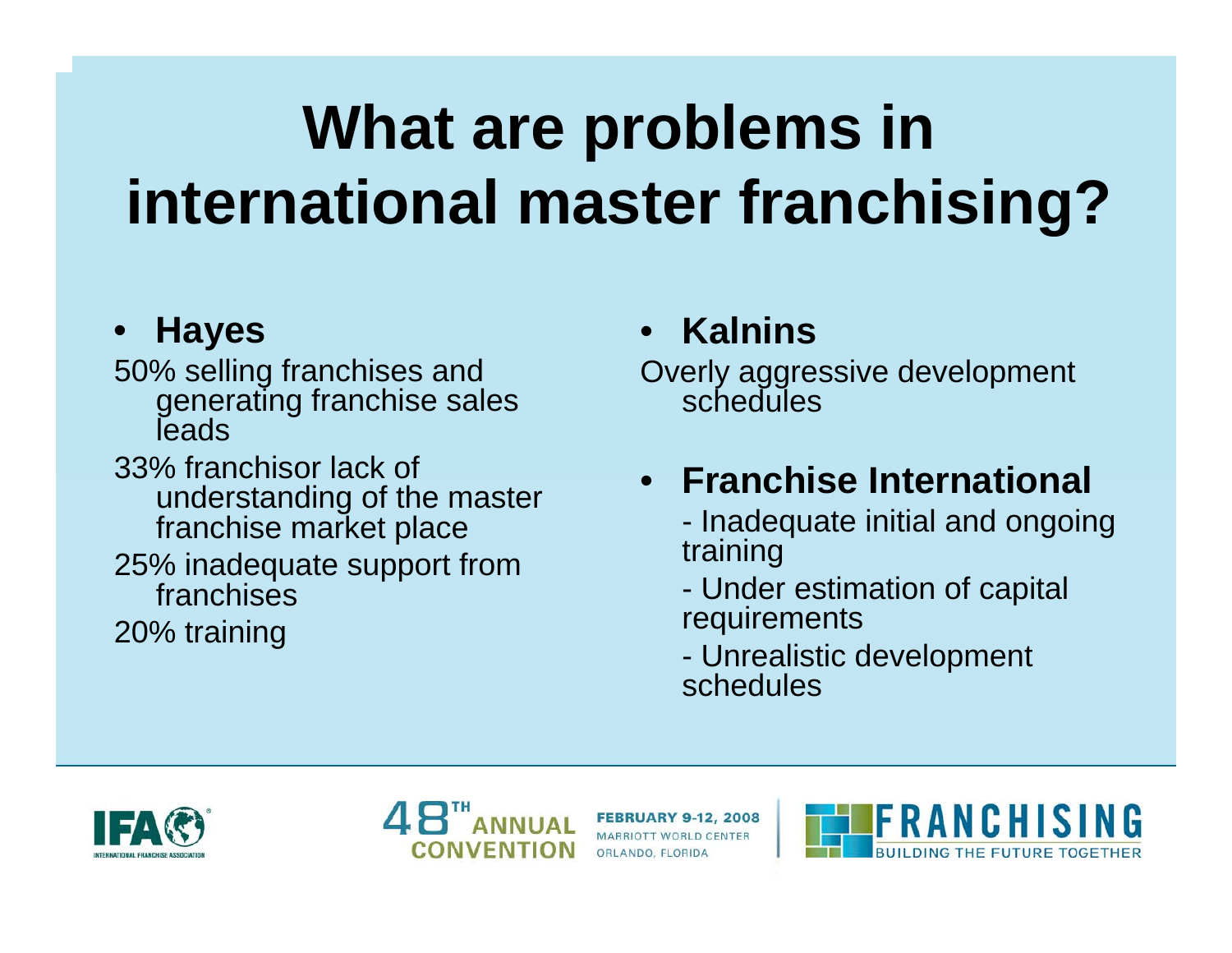- • What is the best way to overcome the problem the master franchisees have selling franchises in their territories?
	- $\blacksquare$  Classroom training? When? Why?
	- $\blacksquare$ In territory "on the job training"
	- $\blacksquare$ Franchise brokers
	- $\blacksquare$ **Fianchisor – master franchisee sponsored trade** shows.
	- $\blacksquare$  Use of franchisor's franchise development personnel during initial sales phase.





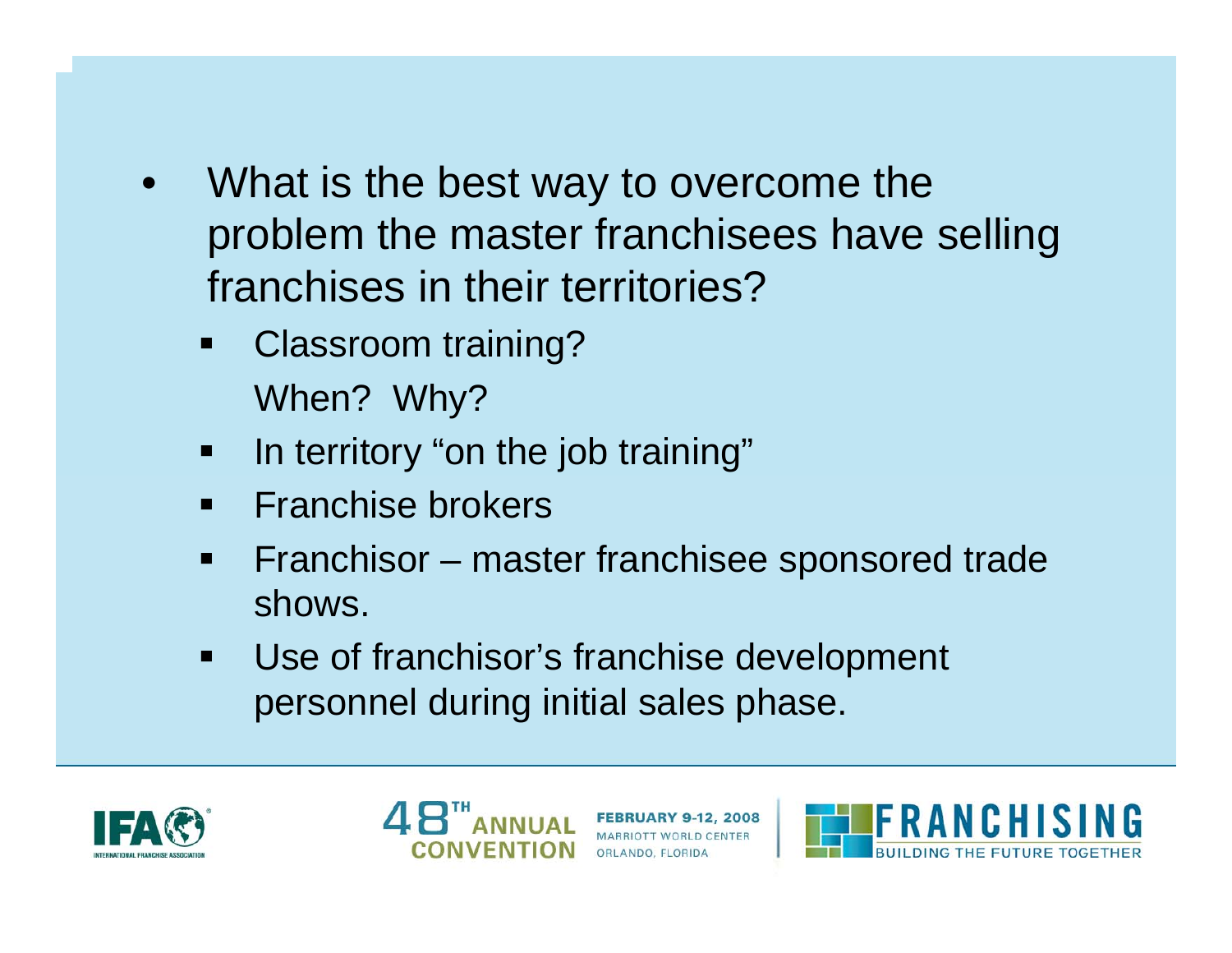## **How should franchisors overcome their lack of understanding of a master franchisee candidate's market?**





Y 9-12, 2008 ORLANDO, FLORIDA

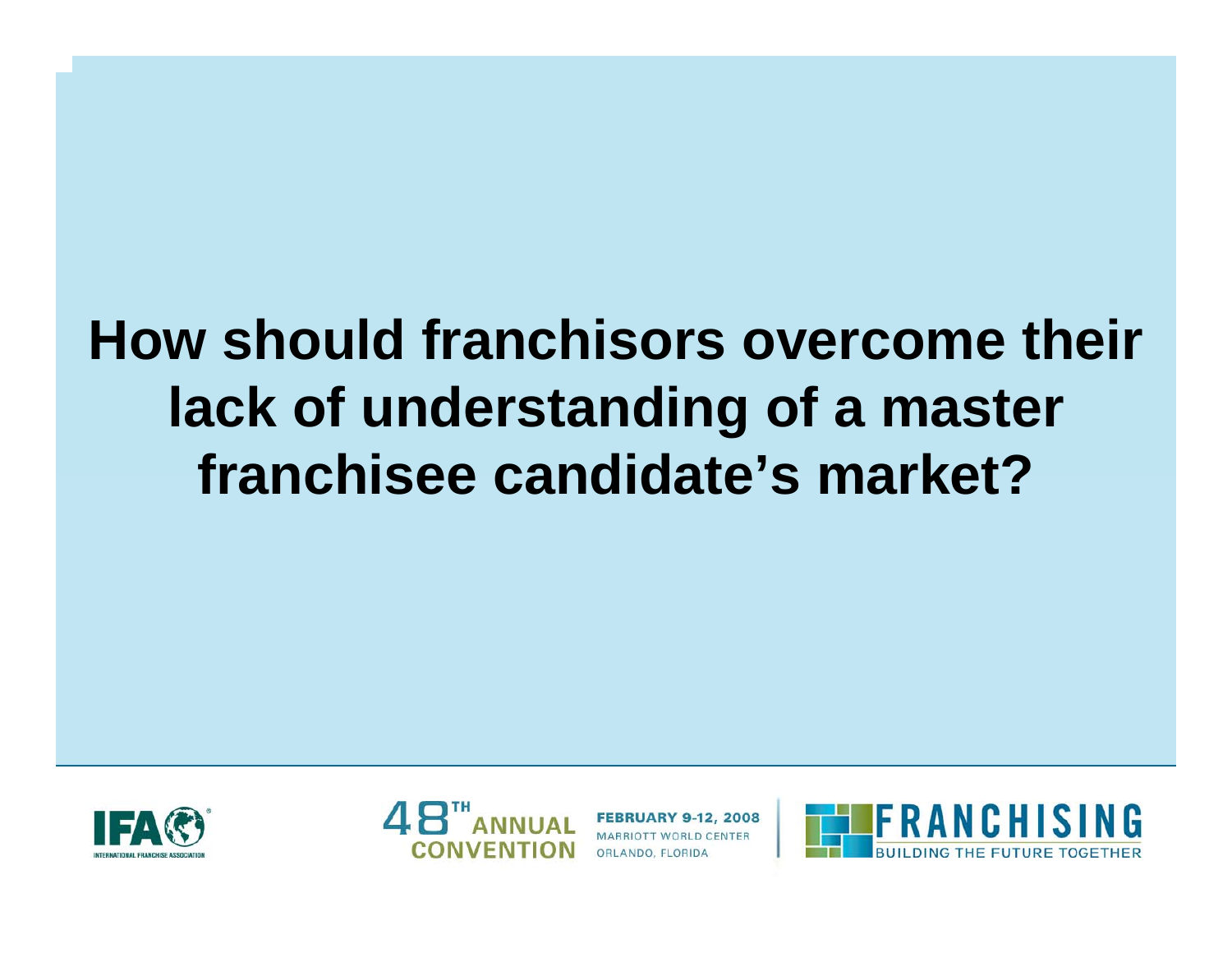## Make Sure each party – Franchisor, master franchisee and unit franchisee can make a marketable profit.





 $Y$  9-12, 2008 ORLANDO, FLORIDA

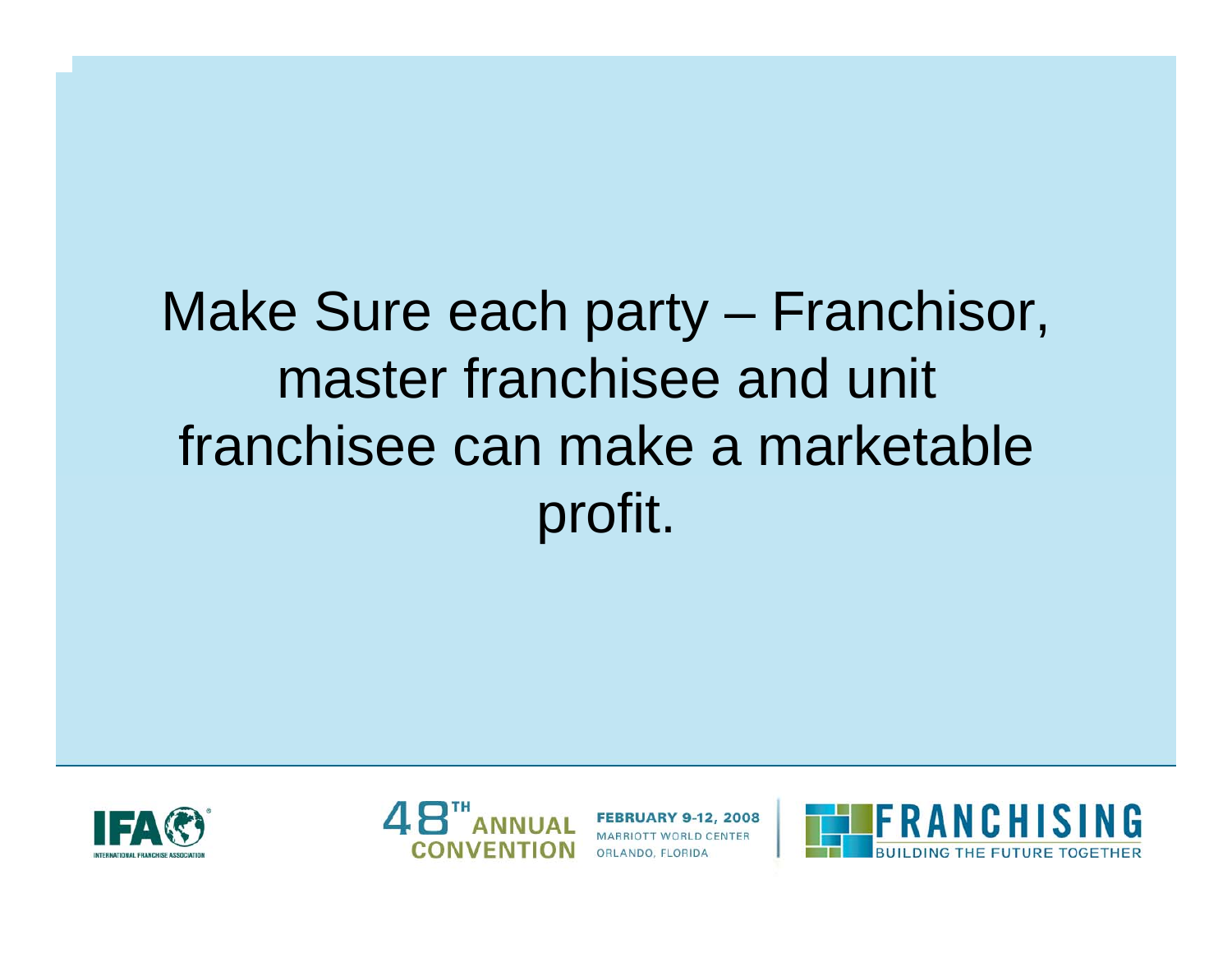#### • Determining profit potential must begin with an evaluation of whether unit franchisee recruiting, training and support functions allocated to franchisor and master franchisee will be paid for by their respective share of franchise fees.





9-12, 2008 ORLANDO, FLORIDA

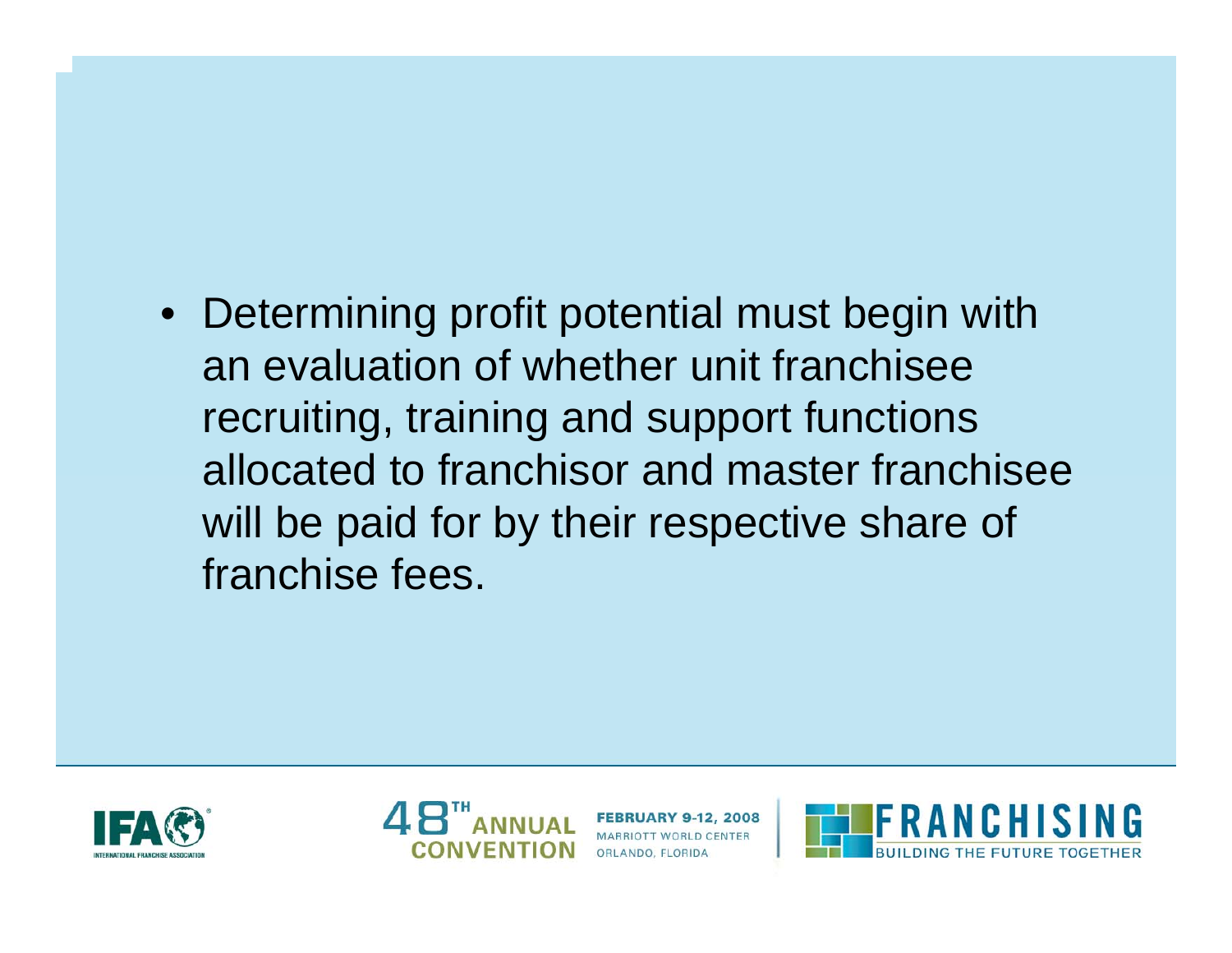### **In analysis of master franchise costbenefit, consider each function needed to support franchisees.**

- Which functions of a 2-party direct franchise are most effectively shifted to master franchisees?
- •Which should remain with the franchisor?
- Which functions may be shared?
	- Minimize replication





ORLANDO, FLORIDA

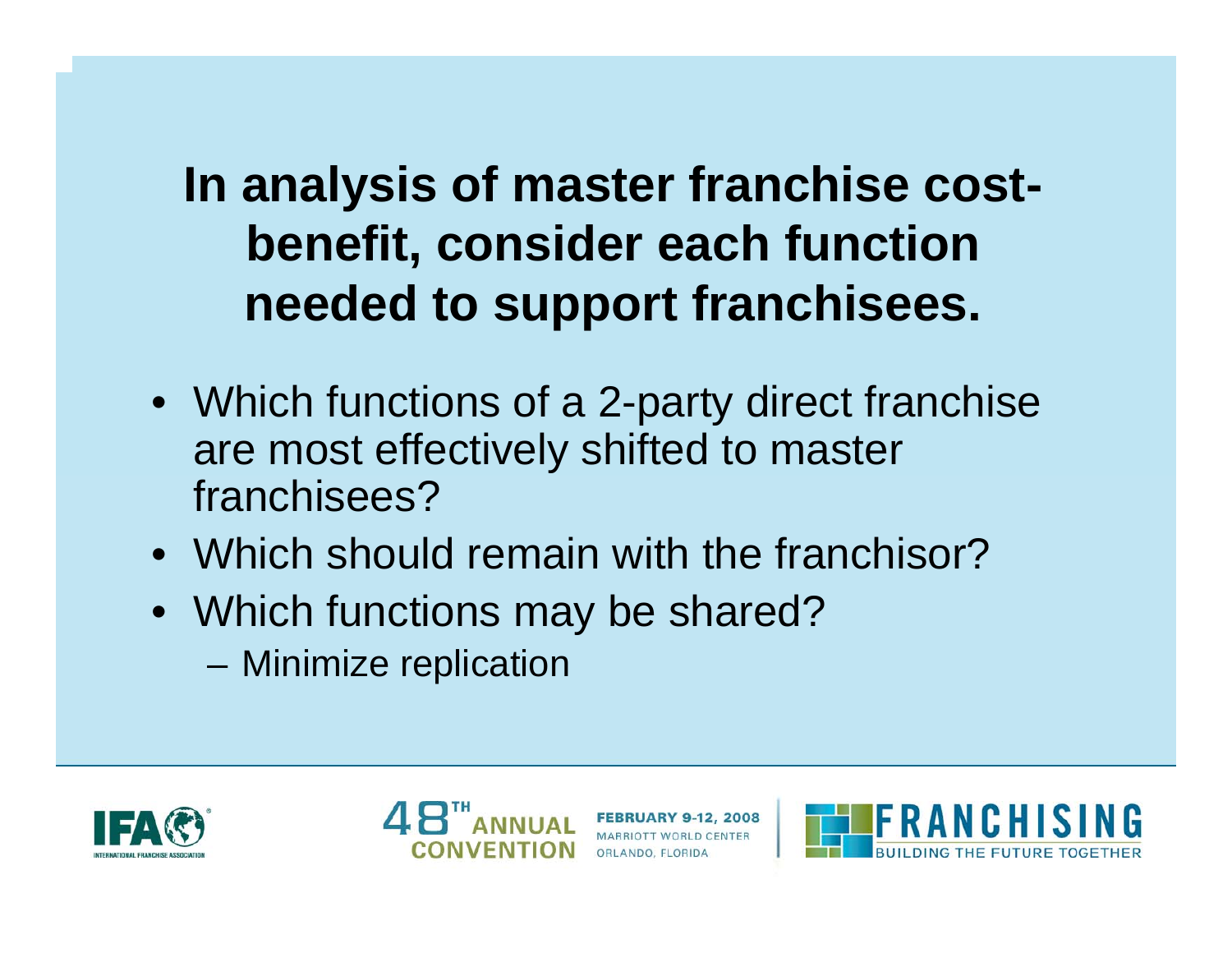#### • Determine how the function-cost allocation impacts the cost of doing business and break-even point for:

- Franchisor
- Master franchisee
- And how it may impact the success of unit franchisees.





3Y 9-12, 2008 ORLANDO, FLORIDA

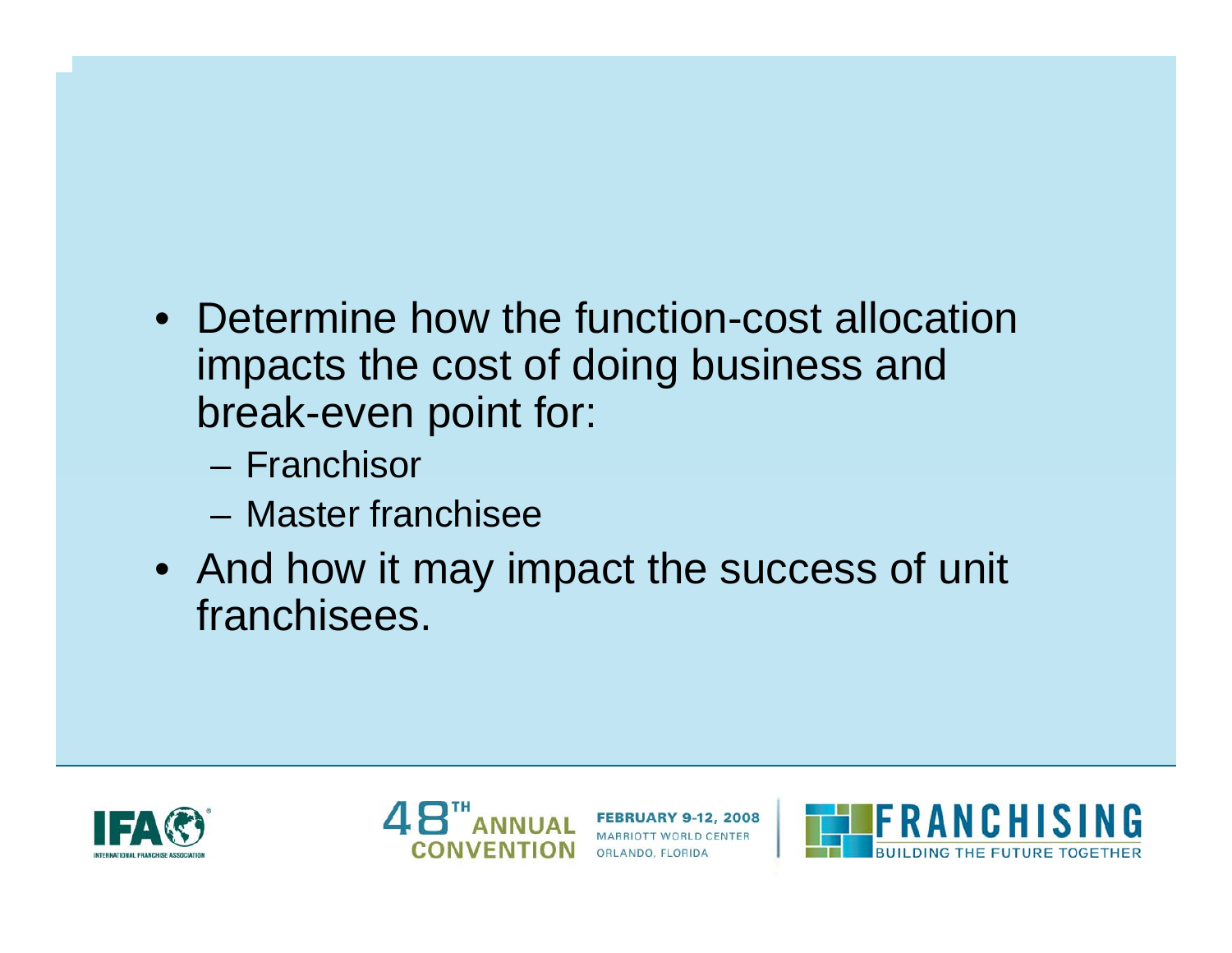#### • Does the master franchise program offers master franchises profit centers beyond splits of initial and ongoing franchise fees?

- Must master franchisees operate franchised outlets to be financially viable?
- At what point do master franchisee-operated units detract from the rationale for the master franchise program?
	- Focus on outlet operation v. development of territory





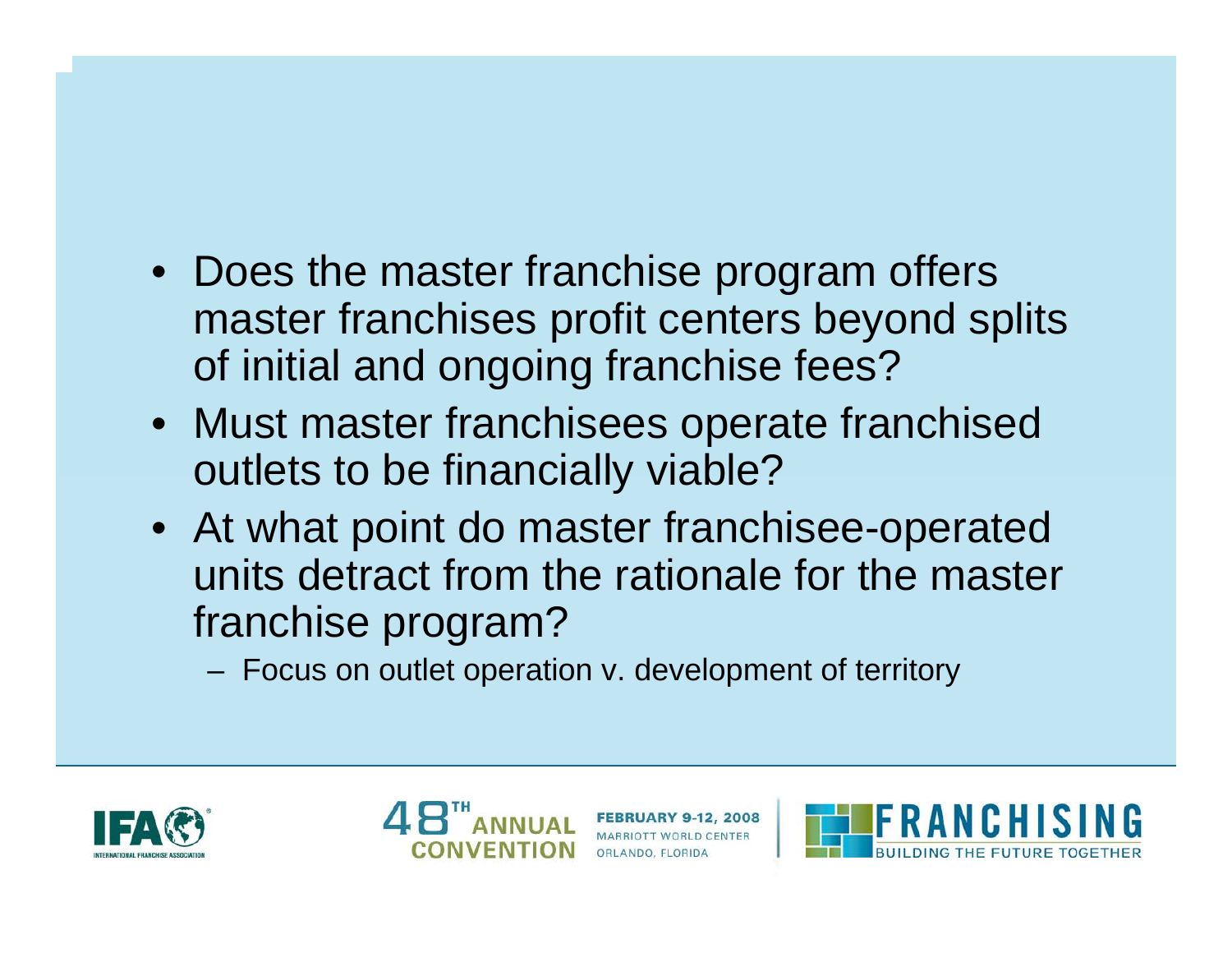• Are the franchise formats your firms have used within the United States also used in other countries?





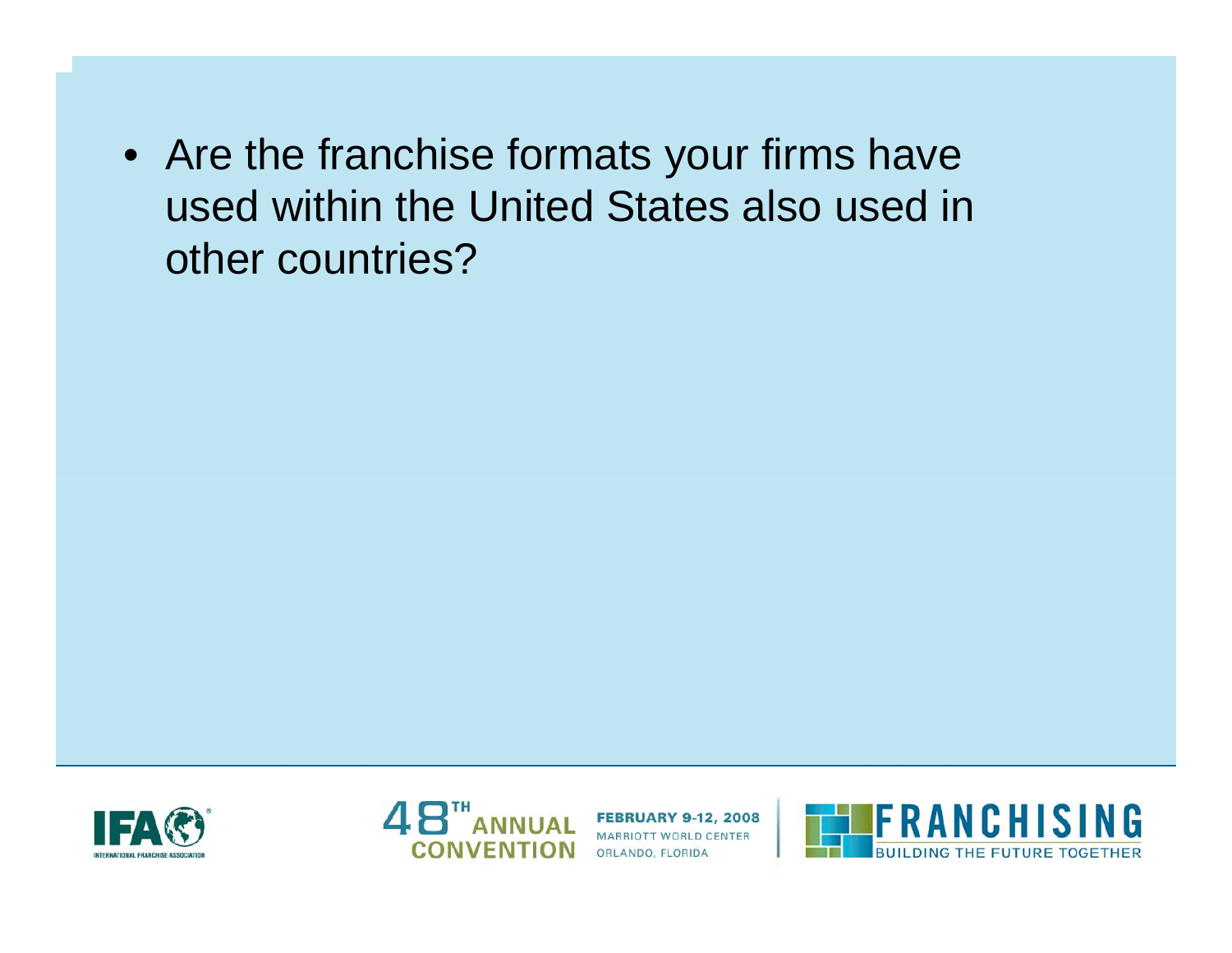•What are the major differences between domestic and international franchising which can impact international success?

–1. Territory

•Domestic versus international size

- –2. Fees
	- •Initial fee
- –3. Royalties
	- •Shared
	- •Minimum
	- •Tax
	- •Exchange controls
- –4. Advertising Fees
- –5. Operational Support
	- •Quantity
	- •Expense





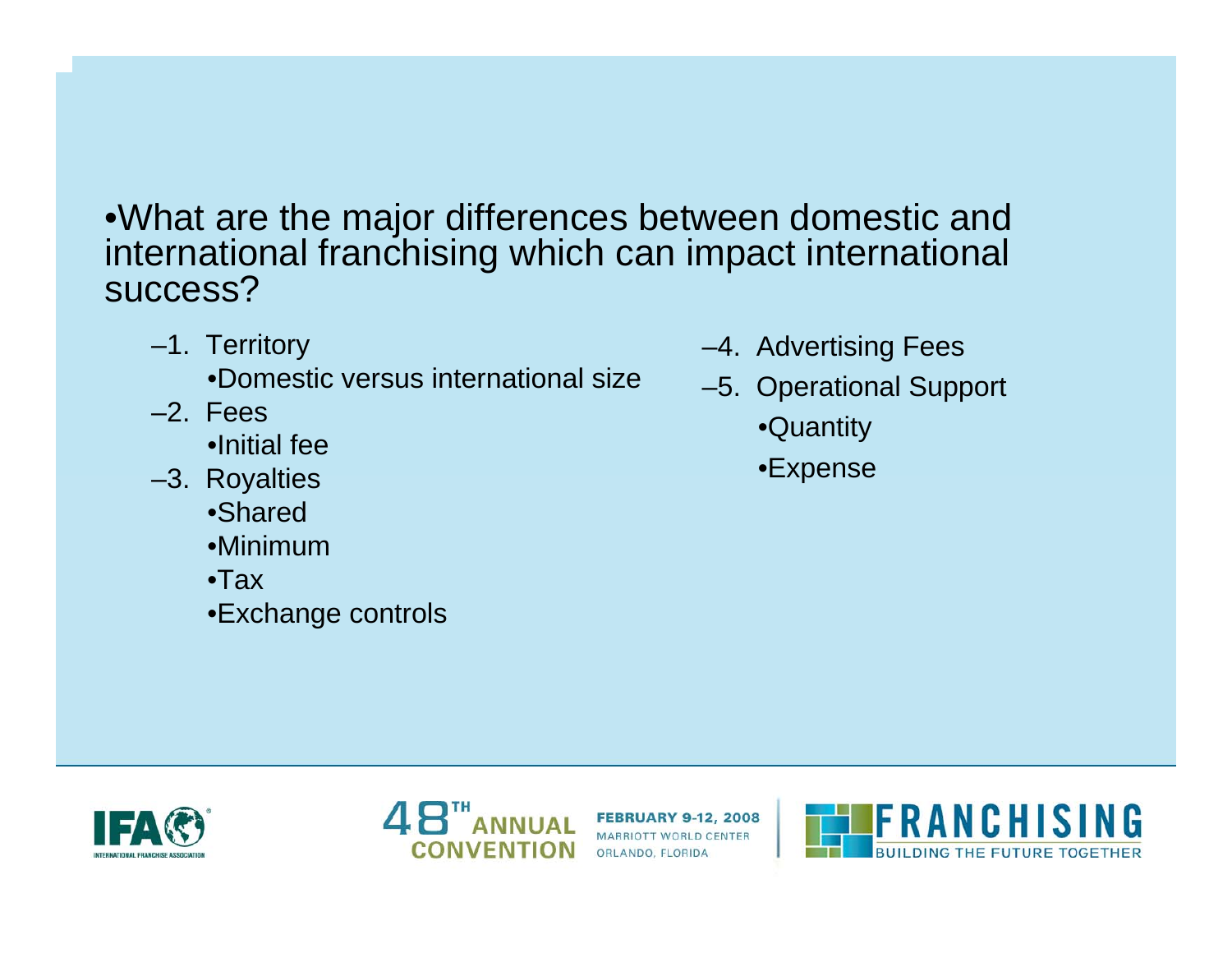- 6. Training
	- Provider
	- Travel cost
	- Translation
- 7. Supply Sources
	- Transportation
	- Local standards
	- Customs and duty

What are the typical problems?





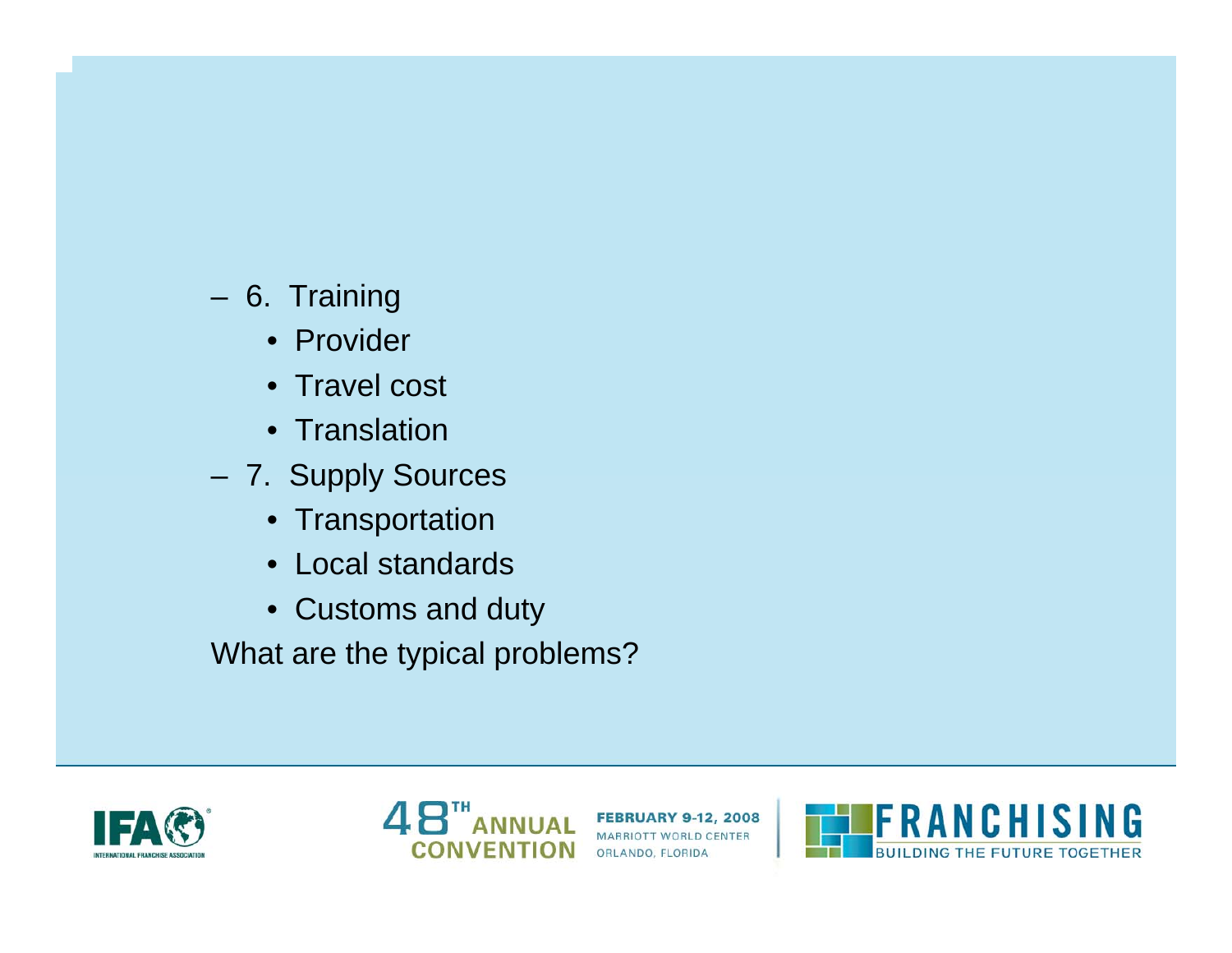Prepare an international expansion feasibility study. Identify resources and budget needed to establish an international franchising plan.

Consider all likely cost factors.

- •Planning
- •Opportunity cost
- •International prototype franchise agreements and disclosures
- •International trademark, domain name and other IP registrations
- •Master franchising training and manuals
- •Market research
- •International consultants
- •Travel time and expense
- •Dedicated staff
- •Extended office hours (possibly)
- •International legal advice
- •Financing
- •New entity for mation





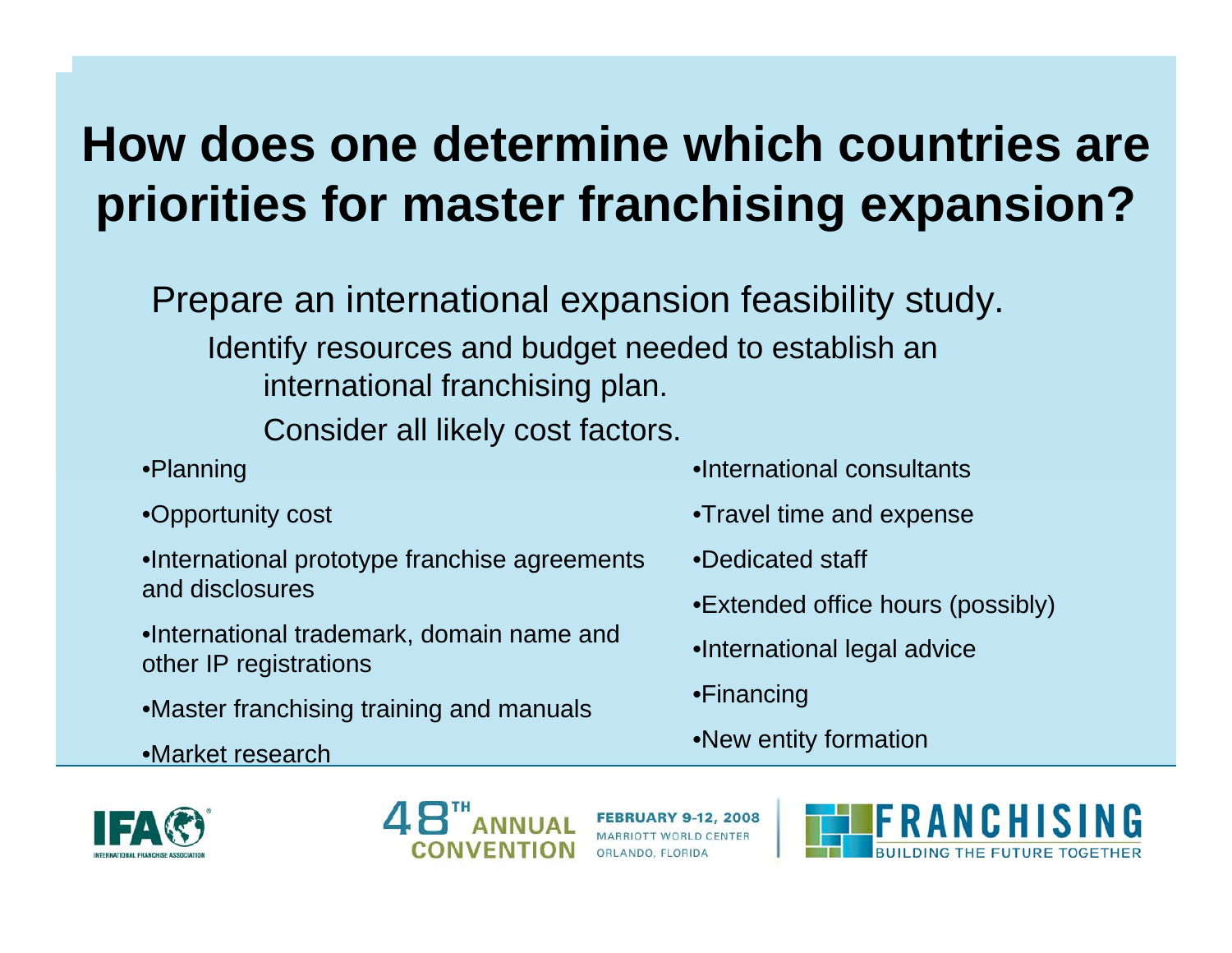Identify markets which are most likely to be most cost effective and profitable.

- •Consider how each element of cost and profitability is likely to be effected in a different market, e.g.
	- Real estate
	- ĸ Equipment
	- Inventory and supplies access
	- Advertising
	- ĸ Necessary outlet demographics
	- Financing of franchise and customer purchases
- •E v alu a te impact of **distance**, **language**, **culture** and **economy** of each market on likely success.
- •Evaluate **competition**.
- •Consider **ease of doing business** and **corruption** reputation of the market.





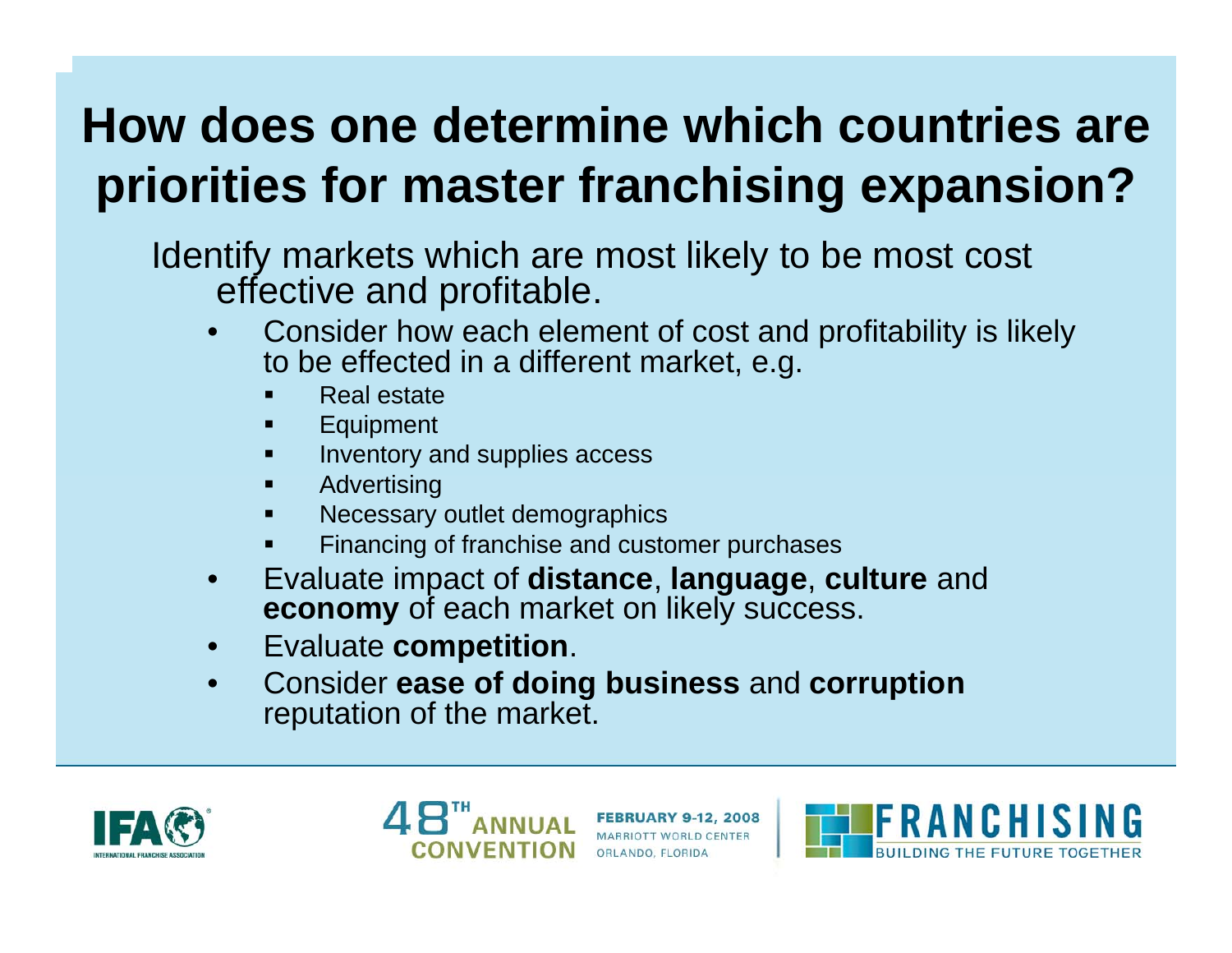Research tax and legal issues in high priority markets.

- •C a n **IP** be easily protected?
- •Are **tax treaties** or other strategies available to minimize tax burdens?
- •How will **royalty withholding** law s impact needed cash flow?
- •Does the **government restrict payments or currency** of payments abroad?
- •I s t h e **judicial system** fair? Efficient?
- •What restrictions exist on **conducting the business** to be franchised?
- •What l**imitations** or **duties** are imposed **on** the **importation** of equipment, supplies and inventory needed to conduct business?





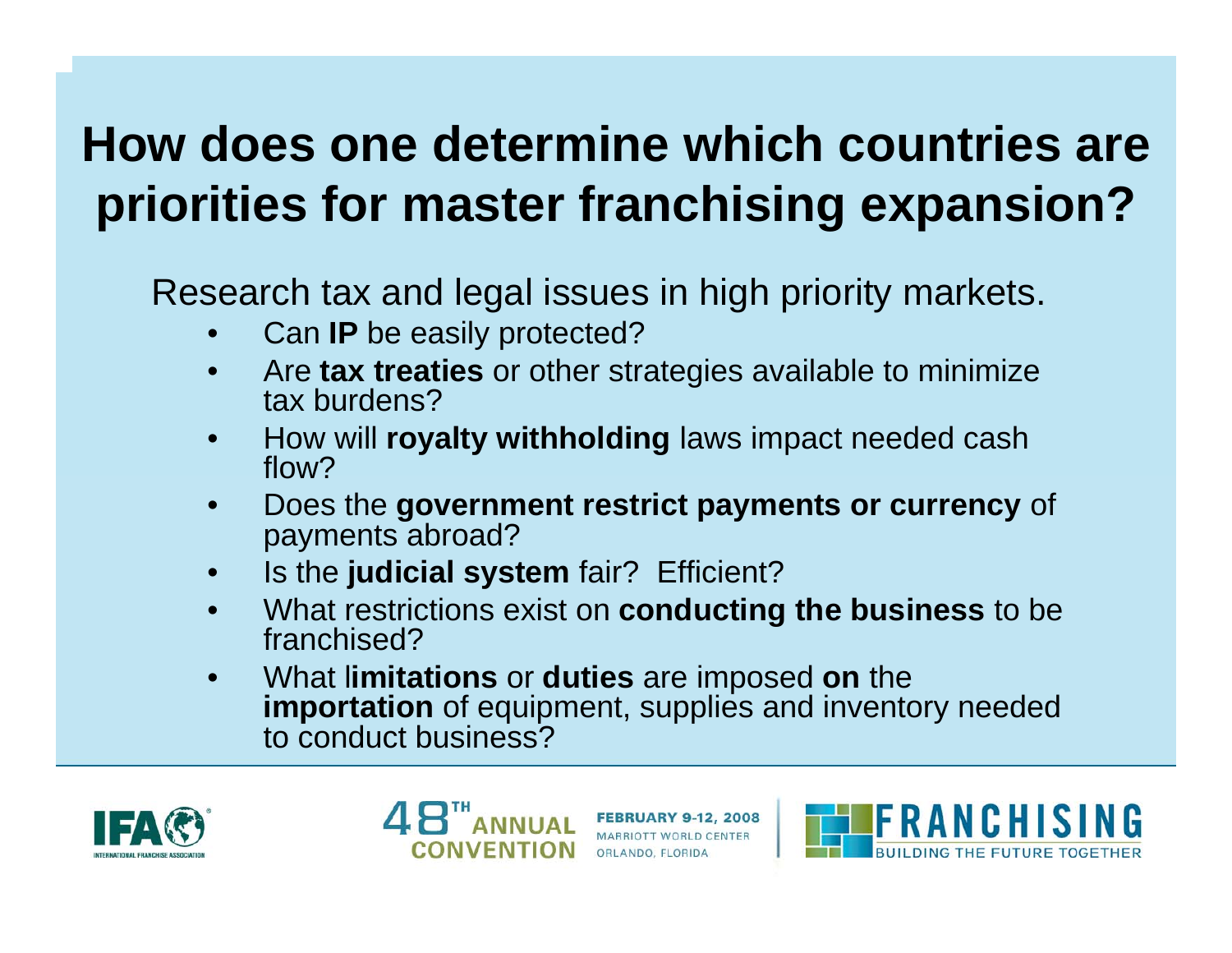- • D o **religious laws** or other laws or **customs** restrict the **times** or **methods** of **doing business** or the **sale** of **products** or services which are integral to the franchised business?
- • How do **franchise laws** restrict the offer and sale of franchises? How do they impact the cost and time required to lawfully franchise?
- •What impact to **franchise relationship laws** or **commercial agency laws** have on ending a franchise relationship?
- • D o **labor laws** changed the cost/profit structure of business operation?





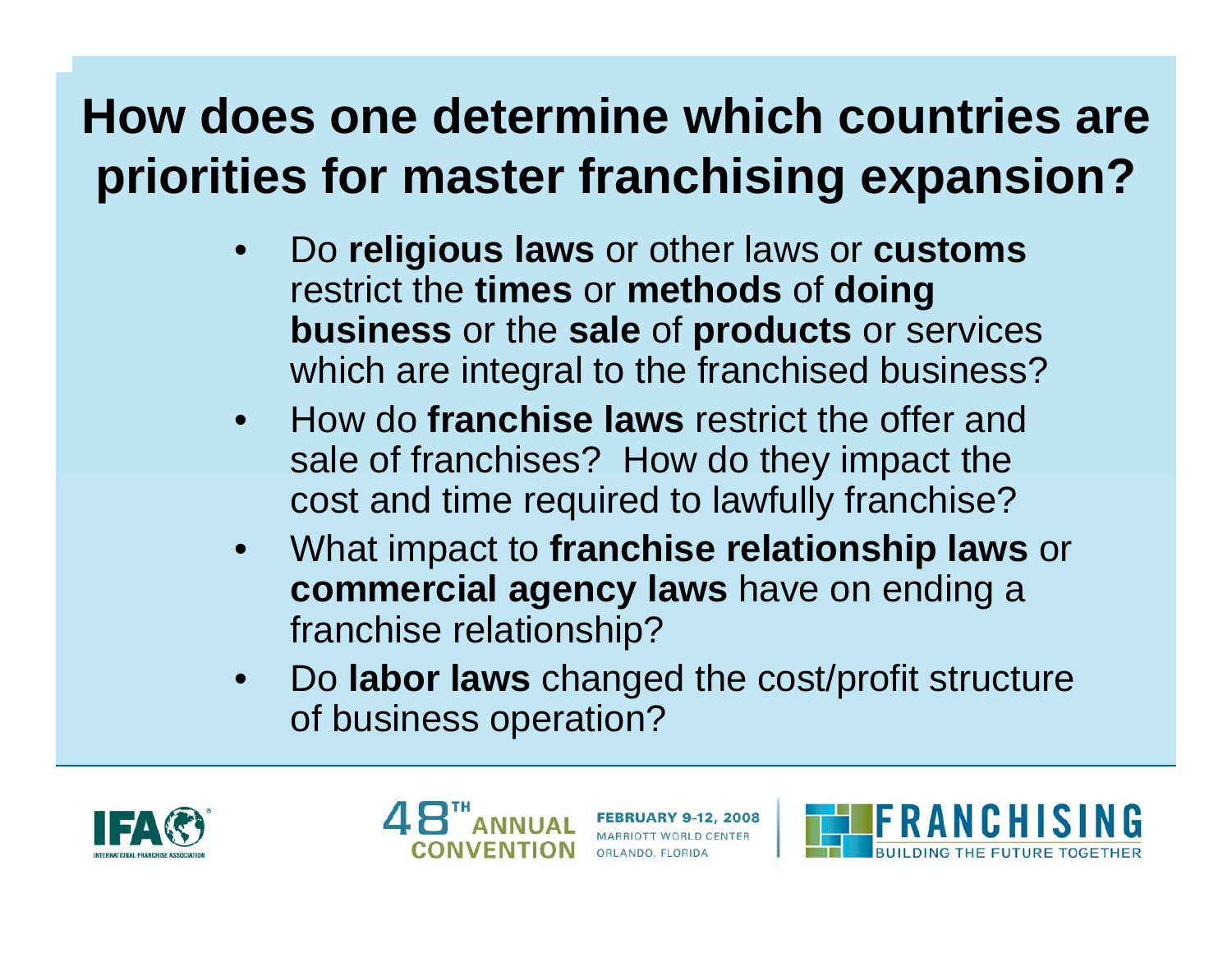# **Using & Not Using Master Franchising**

**China** 

India

Jamaica

South Africa

Brazil





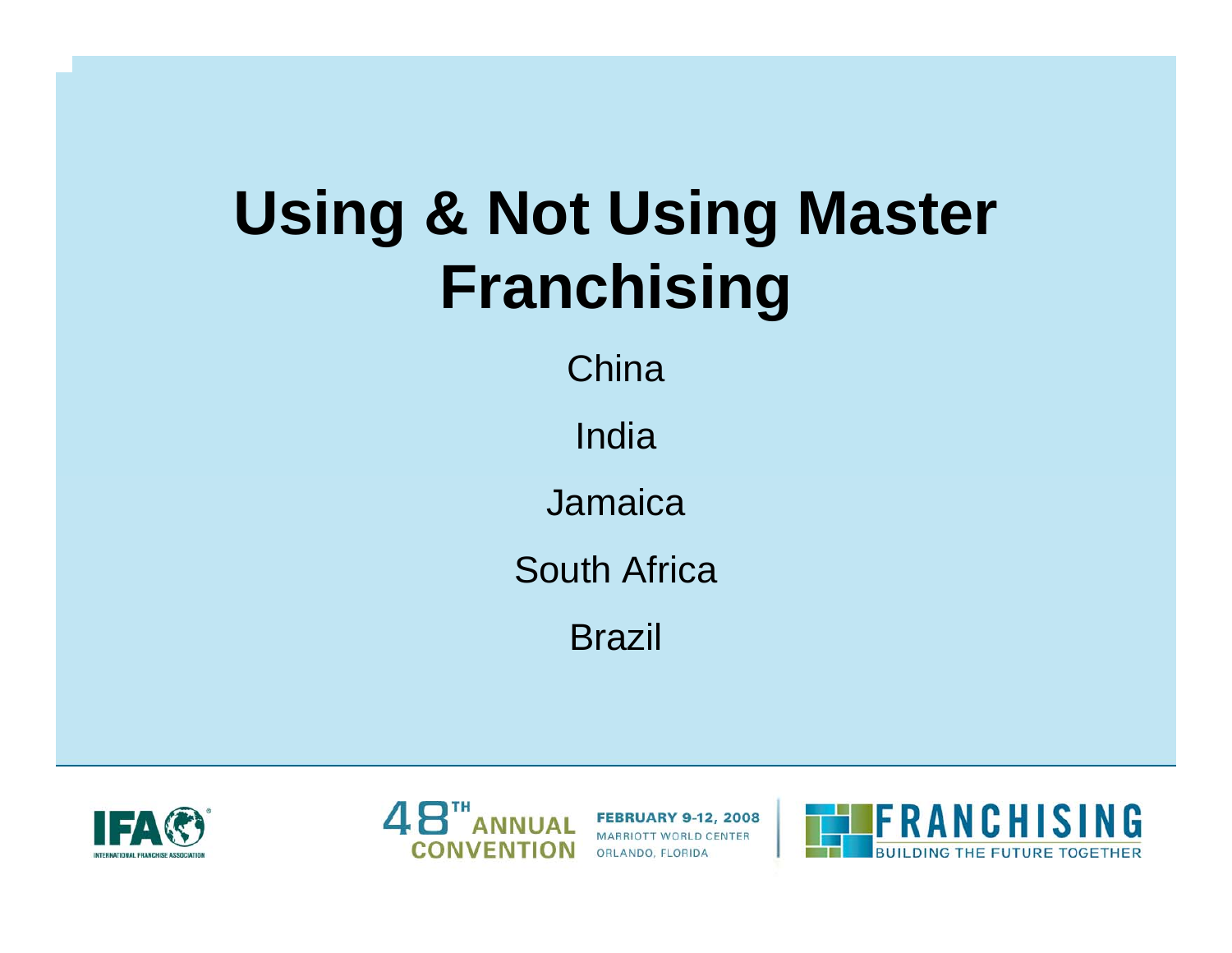•Why is it important to negotiate two contracts before becoming committed to a master franchise?





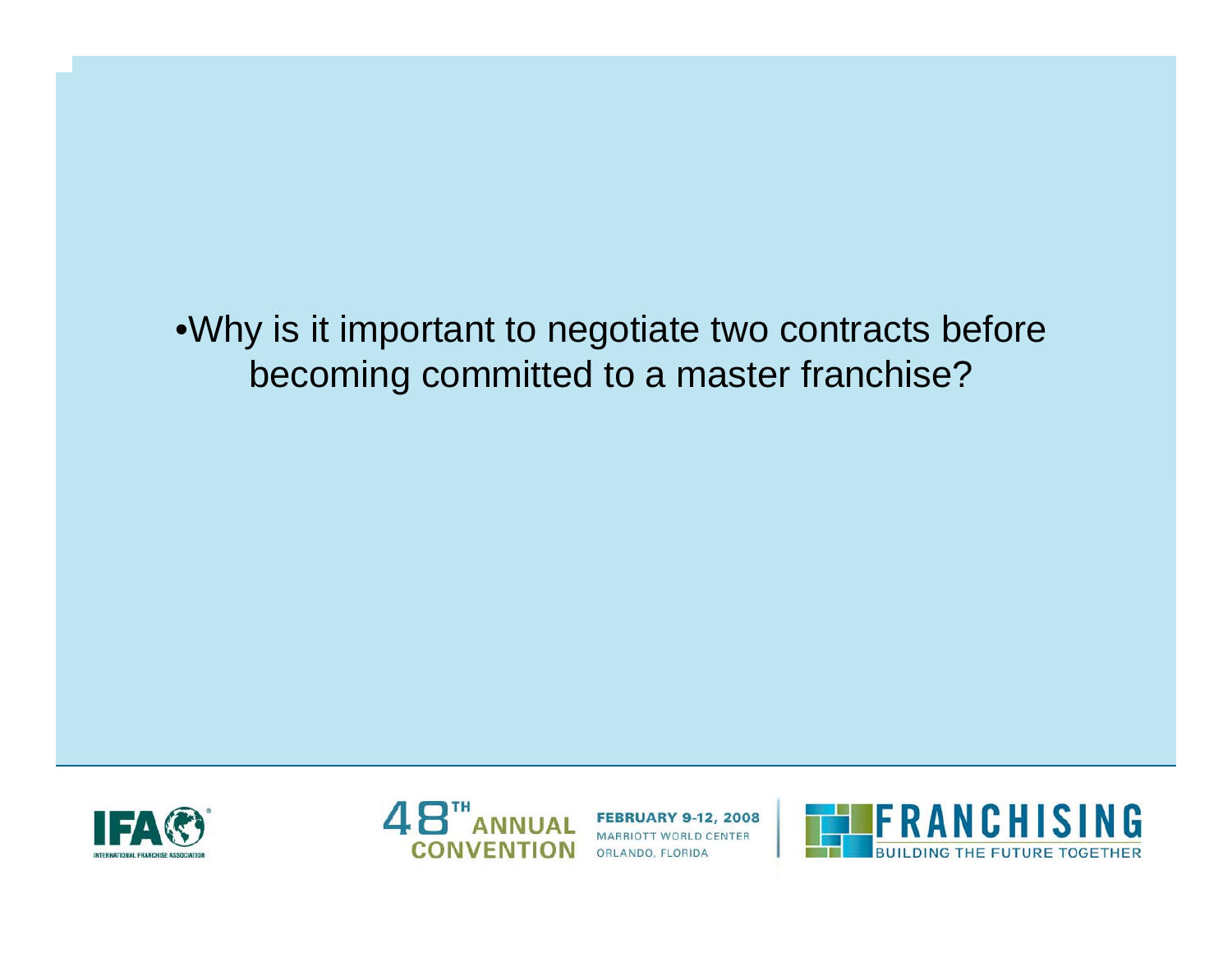## *Thank you.*

*Carl E. ZwislerHaynes and Boone, LLP Suite 8001615 L Street, NW Washington, DC 20036-5610 Phone: 202-654-4540Facsimile: 202-654-4270carl.zwisler@haynesboone.com*

*Peter D. HoltChief Operating Officer Tasti D-Lite LLC341 Cool Springs Blvd. Suite 420Franiklin, TN 37067 Phone: 615-550-3012 Ext. 11pholt@tastidlite.com*

*Amir KremarApplebees International, Inc. 4551 W. 107th Street Overland, KS 66207 Phone: 888-59APPLEPhone: 888-592-7753Amir.Kremer@APPLEBEES.com*